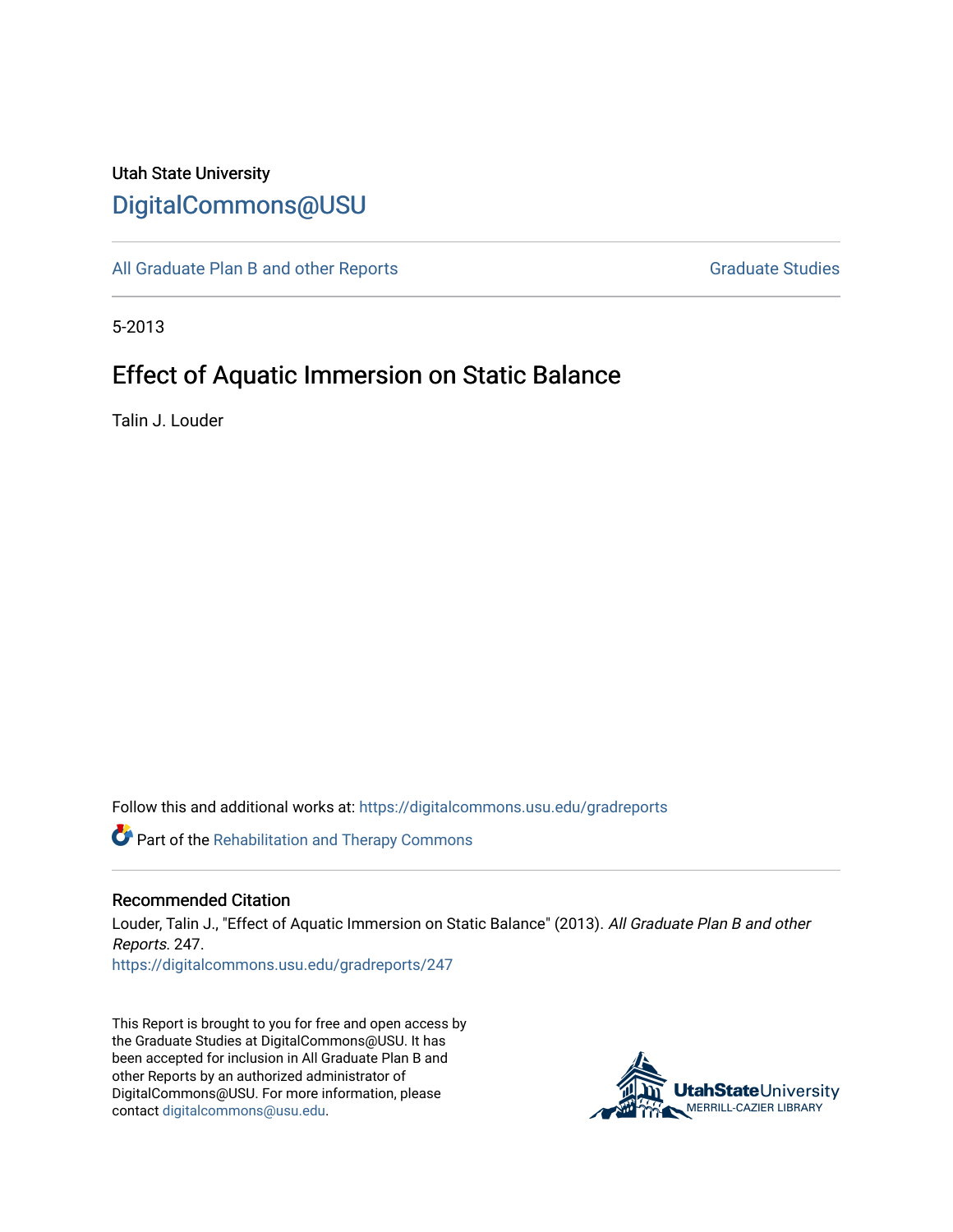## Effect of Aquatic Immersion on Static Balance

T.J. Louder<sup>a</sup>, E. Bressel<sup>a</sup>, M.D. Baldwin<sup>a</sup>, D. Dolny<sup>a</sup>, R. Gordin<sup>a</sup>, A. Miller<sup>a</sup>

*<sup>a</sup>Sports Medicine Research Center, HPER Department, Utah State University, Logan, UT*

## Abstract

Objective To quantitatively assess measures of static balance and limits of stability (LOS) in an aquatic environment compared to on land. Methods Fifteen healthy, young adults ( $23 \pm 2$  years) performed 90 s static balance trials on land and aquatic immersion at two different depths (greater trochanter, xiphoid process). Measures of 95% ellipse area and center of pressure (CoP) mean velocity were computed from the force data. Additionally, participants completed a visual analog scale (VAS) of perceived stability for each environmental condition. Following the static balance trials, participants performed anterior-posterior and medial-lateral LOS assessments. Results Significant differences in 95% ellipse area and CoP mean velocity were observed for the aquatic environments compared to on land ( $p < 0.05$ ). VAS data revealed significant differences in perceived balance in an aquatic environment compared to on land ( $p < 0.05$ ). LOS assessments revealed a significant difference in maximum CoP excursions in an aquatic environment compared to land ( $p < 0.05$ ). **Conclusion** When participants performed a quiet double-leg stance task, measures of balance and perceived stability were inferior when the task was performed in water than on land. Additionally, participants achieved greater CoP maximum excursions in the water compared to on land. Although future research is needed to assess factors influencing balance in the water, the added instability in the water is clinically relevant. Results of

*Preprint submitted to Gait and Posture* April 5, 2013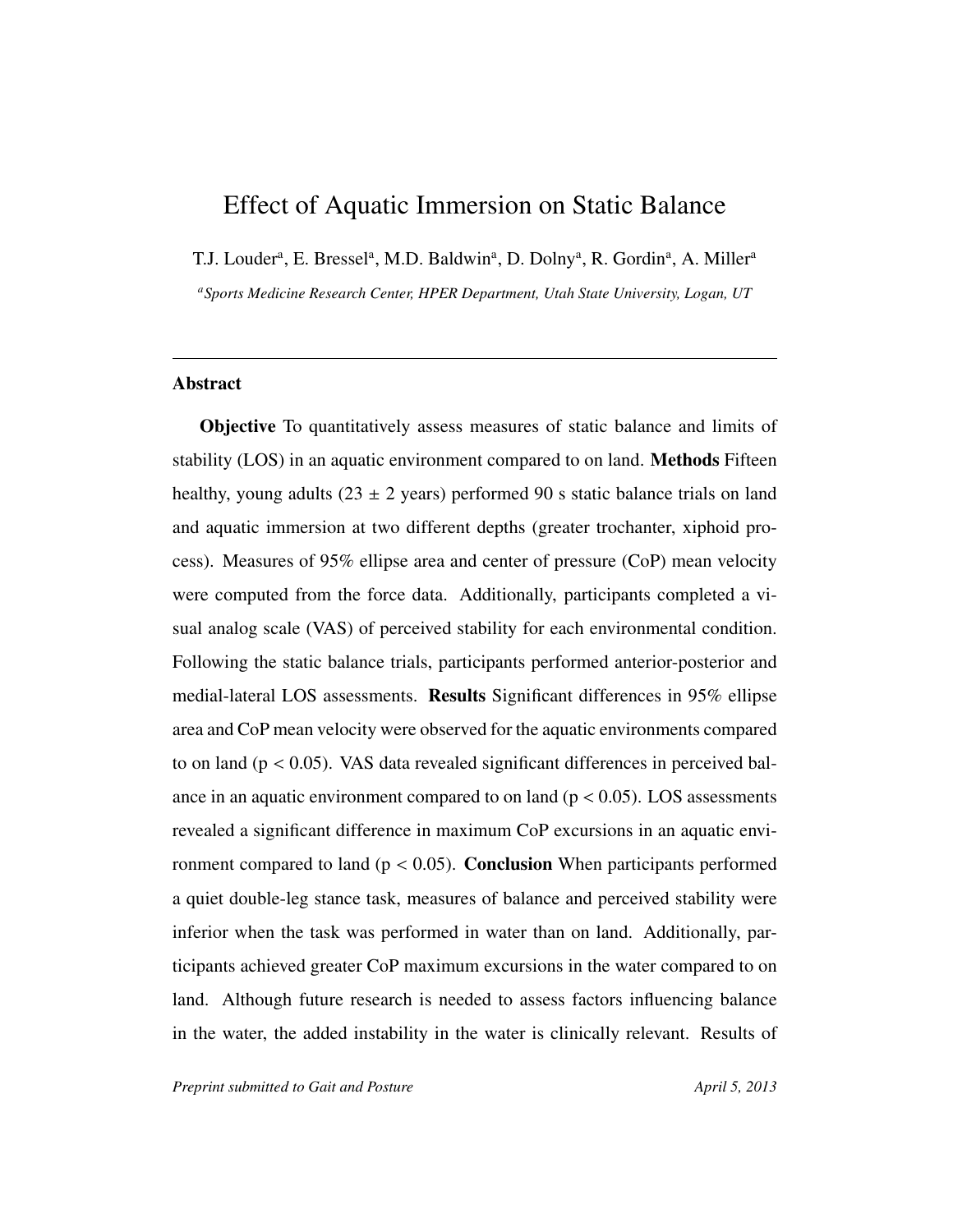this study further highlight the importance of considering the inclusion of aquatic training as part of a comprehensive training / rehabilitation program. *Keywords:*

Static Balance, Postural Sway, Center of Pressure, Aquatic, Water

## 1. Introduction

 Balance is a key measure of human neuromechanical function that describes the capacity to maintain line of gravity within a base of support. Control of bal- ance is reliant on interaction and integration of sensory input from the visual, vestibular, and proprioceptive systems. Contribution of individual sensory sys- tems in maintaining balance during a movement task is variable and dependent on a multitude of factors including the explicit physical demands of the task, ex- $\alpha$  ternal environment, pathological impairment, and age [1, 2, 3]. Balance plays an important role in mitigating fall risk and subsequent injury in the elderly and is positively associated with improved performance and reduced risk for injury in athletic populations [4].

 Assessments of static and functional (dynamic) balance are common in vari- ous populations including athletic post-injury, individuals experiencing impaired sensorimotor function, and the elderly. Balance under static conditions accentu- ates the capacity to minimize line of gravity sway within a defined, unchanging base of support [5]. Consequently, a static balance assessment typically requires an individual to stand as still as possible under varying conditions including sup- port (double, single, or tandem leg stances) and visual (eyes open or closed) while the magnitude of postural perturbation or sway is noted. Individuals that display poor balance, relative to their age-matched peers, are often prescribed balance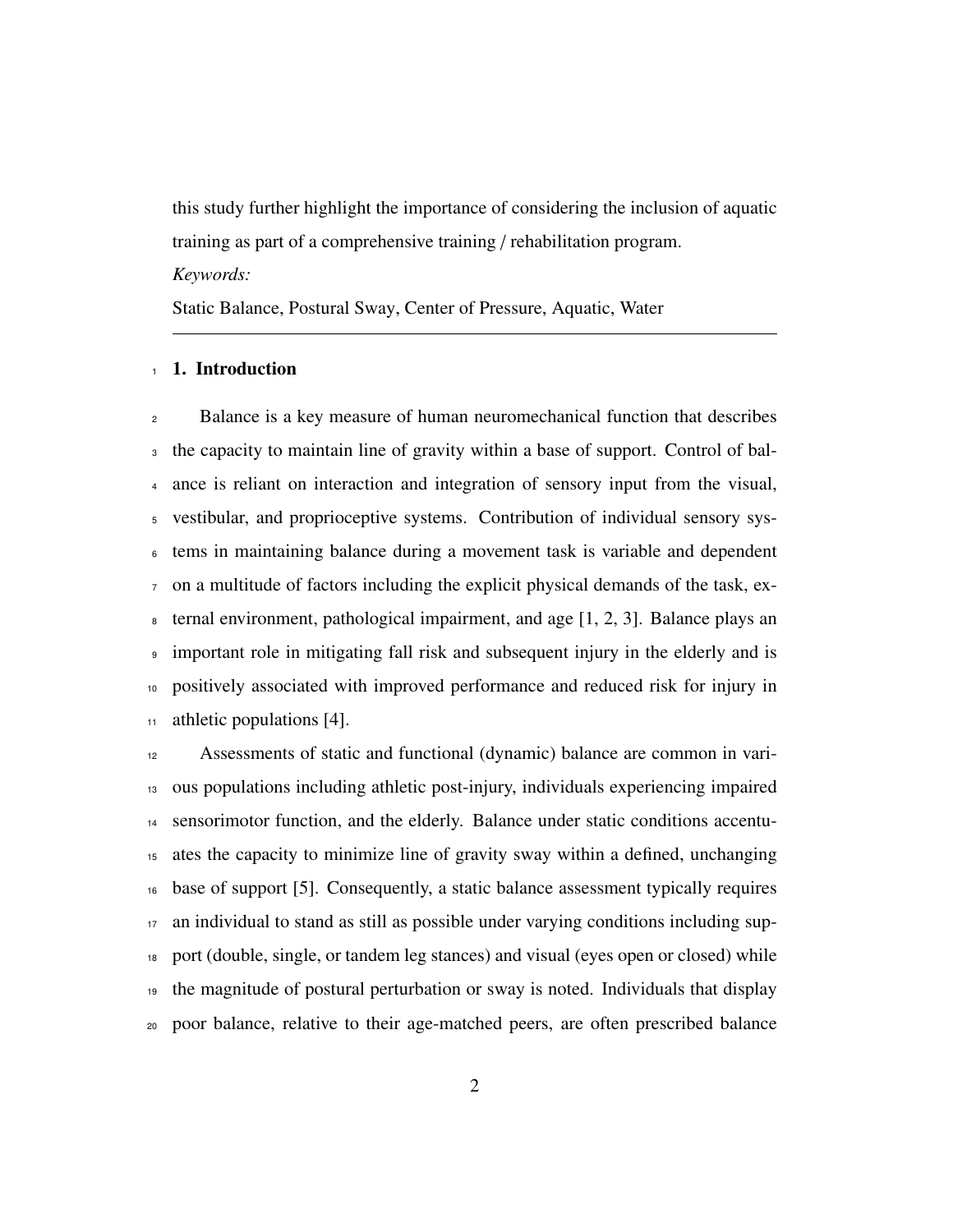training programs.

 The balance training literature contains a plethora of exercises that purport to improve measures of balance. Standing on one foot, walking backwards, stand-<sup>24</sup> ing on foam or ankle discs, walking on toes, and balance-specific lower extremity muscular strengthening are just a few examples of exercises that may improve balance [6]. The majority of balance interventions are performed on land, which is fitting given the terrestrial nature of humans. Few studies have utilized water as an environment for balance exercises [7]. This is noteworthy since those who may benefit most from balance training (e.g. athletic post-injury and elderly popula- tions) are also those who may benefit from other exercise prescriptions performed 31 in an aquatic environment.

 While there is some evidence indicating that various aquatic exercise modal- ities may improve balance characteristics (e.g. center of pressure range and vari- ability) on land [7, 8], there is no evidence indicating how water immersion itself influences measures of balance. Thus, the aim of this study was to quantify the effect of aquatic immersion on selected static balance measures, perceived bal- ance, and limits of stability (LOS) during unperturbed standing. Findings of this study offer a fundamental understanding of environmental influences on static bal- ance. Knowledge gained from this study adds to the balance literature by further assessing the effectiveness and applicability of aquatic immersion as a means to <sup>41</sup> improve balance, especially for special populations commonly prescribed aquatic exercise modalities.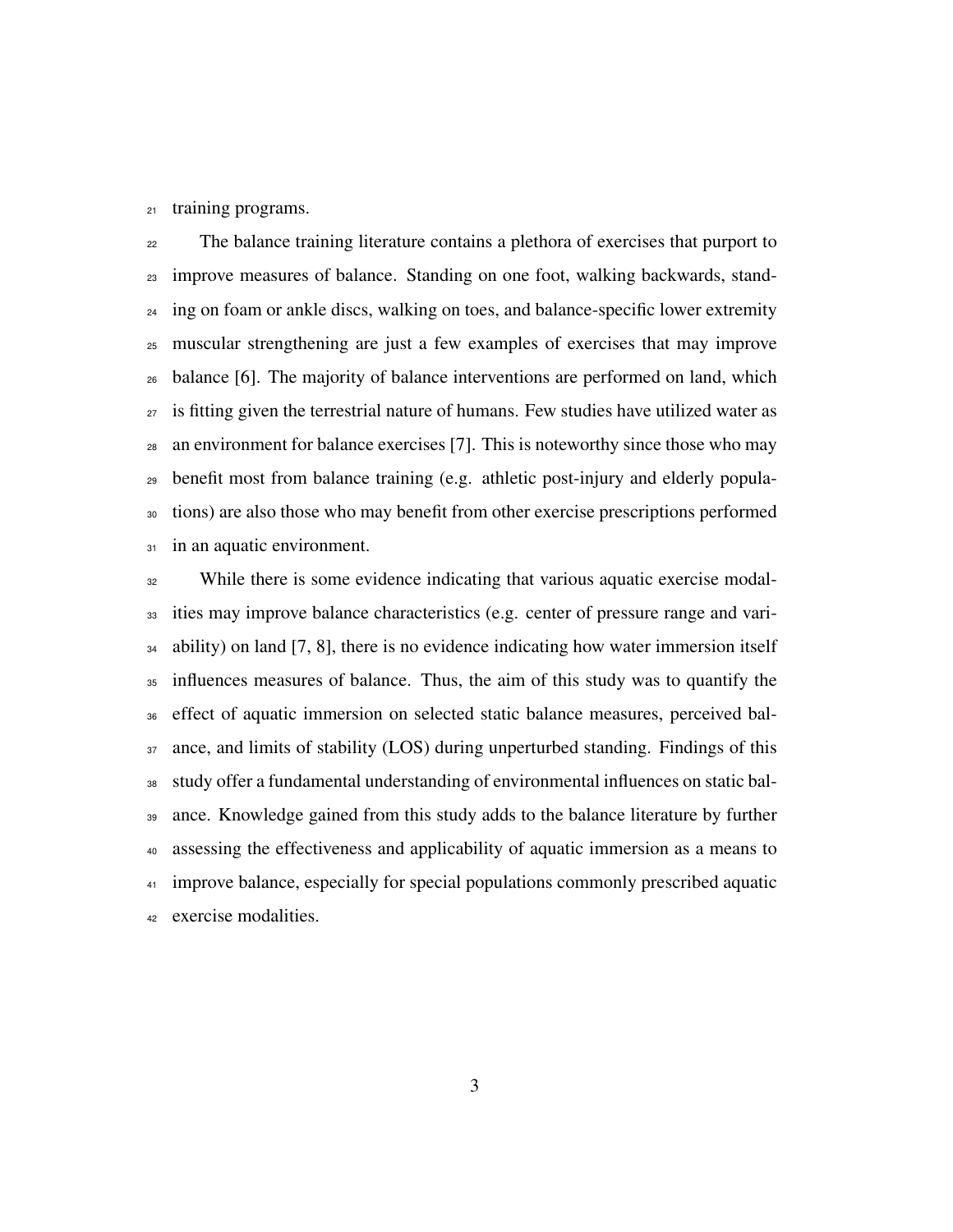## 2. Methods

## *2.1. Subjects*

 Fifteen healthy, young participants took part in the study (Male = 9, Female  $_{46}$  = 6; age = 23 ± 2 yrs.; height = 172 ± 11 cm; weight = 729 ± 185 N). Partici- pants were recruited from university and community settings and were excluded if they presented a lower extremity injury, sensory dysfunction (neural, vestibular, visual), or a concussion in the 12 weeks prior to the study. Prior to the study, par- ticipants were required to sign an informed consent form approved by the univer- sity Institutional Review Board. There was no participant attrition for the duration of the study.

## *2.2. Procedures*

## *2.2.1. Static Balance*

 Participants were invited to attend a single testing session, lasting approxi- mately one hour. Data collection took place in a climate-controlled room in an athletic training facility. Air temperature and water temperature were regulated to  $24,^\circ$  C and 30 °C, respectively.

 During the testing session, participants were asked to perform a single 90 s static balance trial on a force platform (Advanced Mechanical Technology, Inc. (AMTI), model OR6-WP, Watertown, MA, USA) under varying environmental and visual conditions. The three environmental conditions were land and water <sup>63</sup> immersion at the greater trochanter and xiphoid process depths. The two visual <sup>64</sup> conditions were eyes open and eyes closed. Visual conditions were randomized but external environments were not. Participants performed the land trial first, followed by the greater trochanter water depth, and lastly the xiphoid process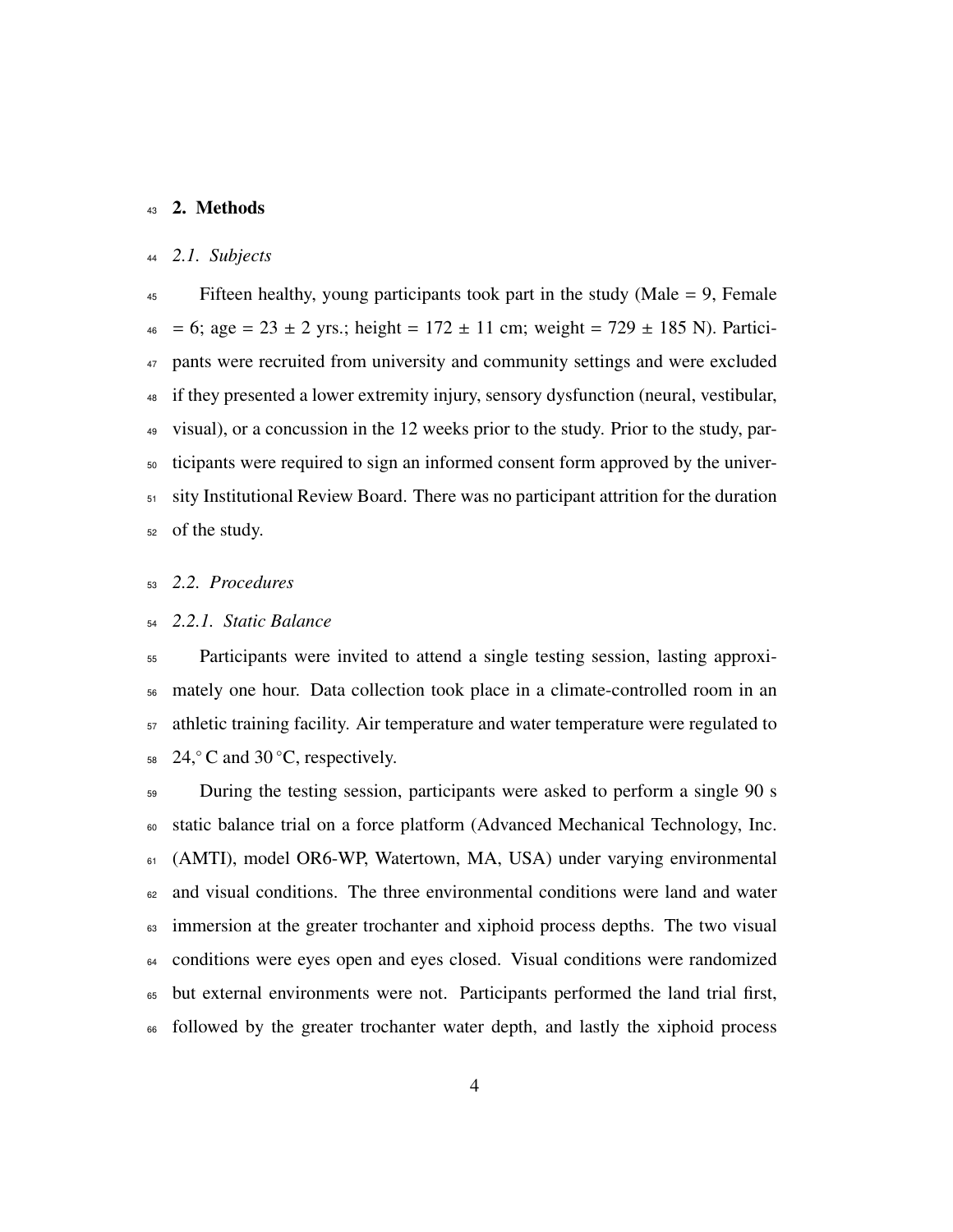water depth. This order was selected to produce a thermoneutral environment that minimized shivering and its effect on spurious balance scores.

 For all conditions, participants were given the verbal cue "hands on hips. . . stand as still as possible" immediately prior to triggering the 90 second data acquisition. For the eyes open trials, participants were instructed to focus on a white strip of tape, placed at eye level, on a wall 1.8 m from the edge of the pool. For the eyes closed trials, to ensure consistent head position between visual conditions, participants were instructed to focus on the same strip of tape and then to close their eyes. Water-resistant chalk was used to place target marks on the force plate surface. This was done to ensure consistency of foot placement, minimizing vari-ability in base of support geometry across conditions.

 All aquatic and land balance trials were performed in the same standing lo- cation. The force platform was positioned on an adjustable floor of an aquatic treadmill (HydroWorx 2000TM, Middletown, PA) one meter from the edge of the 81 pool. The force platform and acquisition hardware were calibrated according to manufacturer guidelines. External vibration and fluid current, manifested from the aquatic treadmill machinery, were suppressed for the balance trials and LOS <sup>84</sup> trials by powering down the pool pump system during data acquisition.

 Participants also completed a visual analogue scale (VAS) for all balance con-<sup>86</sup> ditions. Immediately following each static balance trial, participants were asked to make a pen mark on a 117 mm continuous, solid line representing perceived level of stability ranging from "very stable" (0 mm) to "very unstable" (117 mm). This continuum measure was included to provide self-reported perception of static, un- perturbed balance and thereby serving as a secondary, quantitative assessment of 91 balance between land and water environments.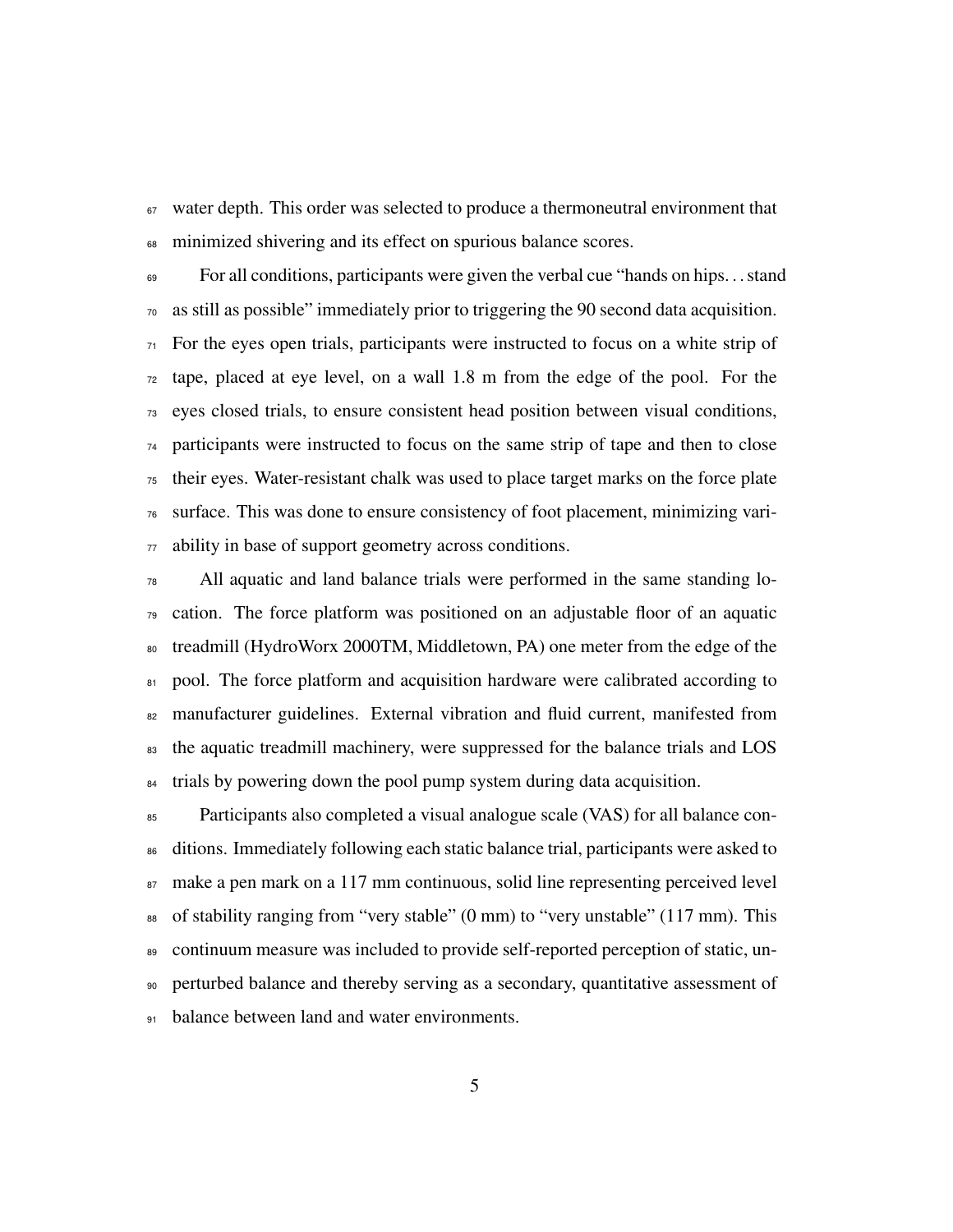#### *2.2.2. Limits of Stability*

93 Participants were asked to perform anterior-posterior and medial-lateral LOS excursions to better understand how the environment influences volitional sway capacity and to better interpret any static balance differences between environ- ments. The LOS assessments were performed in the same order and immediately following each static balance test. Participants were instructed to "keep both feet flat on the force plate", "lean like a tree three times in each direction", and "lean as far as possible without making a step". Prior to the trials, participants were given time to practice the movement requirements. Practice was given for the land and water conditions. Participants were given ninety seconds to perform three maxi-mum excursions in each of the four directions.

#### *2.3. Data Analysis*

 Static balance and LOS kinetic data obtained via the waterproof force platform were recorded and analyzed using NetForce data acquisition software (AMTI). Kinetic data for all trials were sampled at 25 Hz. It is generally considered in the balance literature that the majority of the CoP displacement signal is contained  $_{108}$  in low frequencies [9, 10, 11, 12] (e.g.  $<$  2 Hz). Since CoP signals acquired in an aquatic environment are currently foreign to the literature, a more conservative sampling frequency of 25 Hz was considered appropriate for the present study. Sampling duration of 90 s was selected based on previous studies indicating that <sup>112</sup> longer sampling durations boost the capability to capture low CoP signal frequen- cies not otherwise detectible when using shorter sampling durations [9, 13] (e.g. 114 15-30 s). Mean center of pressure (CoP) over the 95% ellipse area (EA,  $cm<sup>2</sup>$ ) and  $m_{115}$  mean CoP velocity (MV,  $cm * s^{-1}$ ) for each 90 s collection served as the dependent measures for the balance tests. For the LOS trials, three maximum and minimum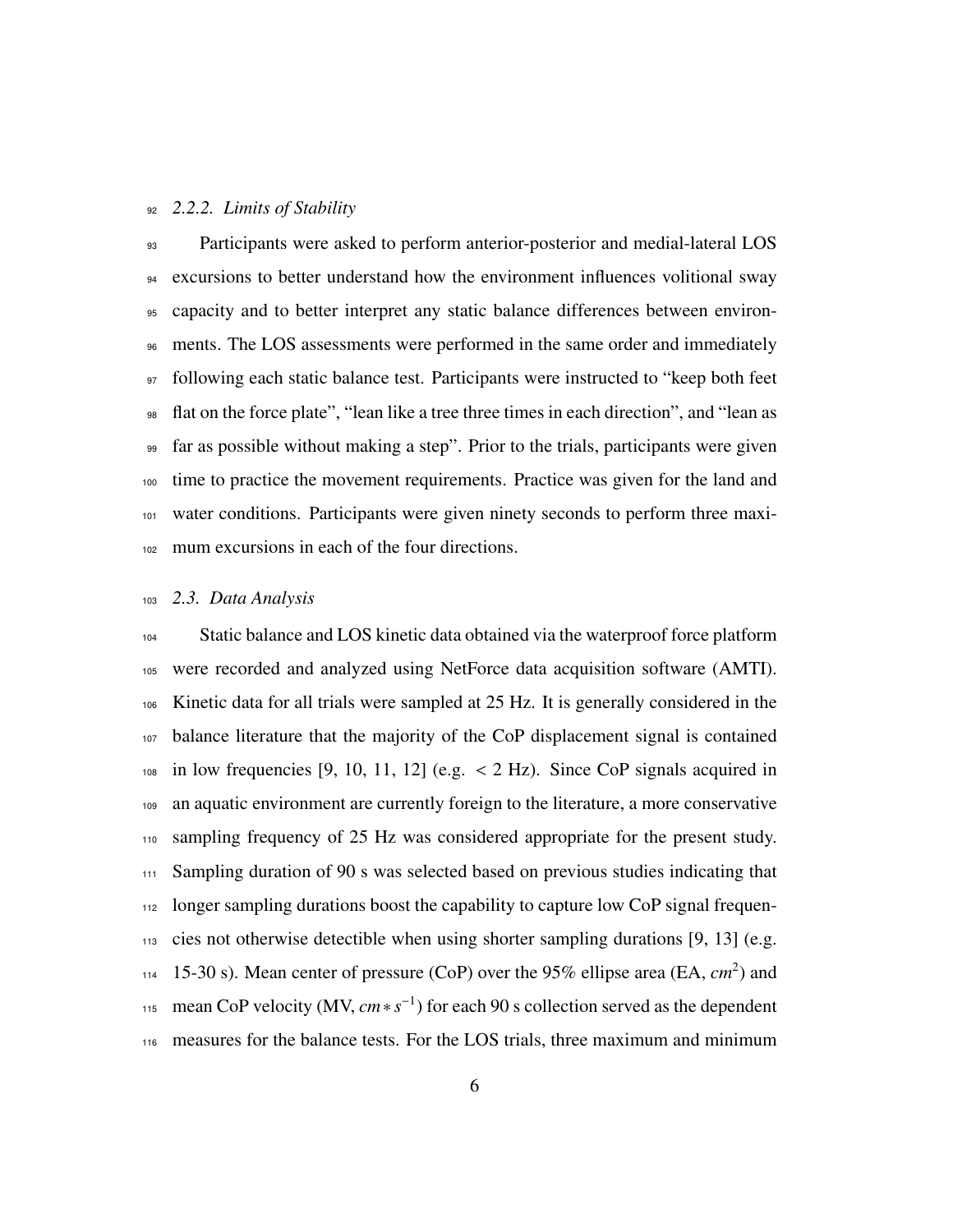(x,y) CoP excursions were obtained from the CoP data. The rectilinear distance between the maximum or minimum CoP excursions served as the LOS depen- dent measure. In each excursion direction, the mean of three trials was used for statistical analysis.

<sup>121</sup> The VAS scales were analyzed by measuring the distance from the left of the scale to the vertical mark drawn by each participant. This distance measure (mm) for each static balance test served as the dependent measure and was used for subsequent statistical analysis.

#### *2.3.1. Repeatability Testing*

 To assess multiple-trial stability of the balance measures used in this study, coefficients of variation were obtained for both the 95% ellipse area and mean CoP velocity using an unbiased estimator,  $\hat{C}_{V*} = (1 + \frac{1}{4}$ <sup>128</sup> CoP velocity using an unbiased estimator,  $\hat{C}_{V*} = (1 + \frac{1}{4n}) \times \hat{C}_V$ . While coefficients for both measures were within acceptable limits (MV: 0.01–0.04, EA: 0.17–0.34), these reliability data suggest that CoP mean velocity has a tighter distribution in terms of trial-to-trial variability than the measure of 95% ellipse area. Recent re- search on traditional balance CoP measures support the use of mean CoP velocity and regard it to be the most reliable parameter [13]. These same authors also rec- ommend the use of both 95% ellipse area and mean CoP velocity as they offer a more diverse picture of static balance.

#### *2.4. Statistical Analysis*

137 Ninety five percent ellipse area, mean CoP velocity, and VAS scores were analyzed using a 2 (vision) X 3 (environment) Repeated Measures Analysis of 139 Variance (ANOVA) with vision as an independent factor ( $p = 0.05$ ). If a main effect was observed, pairwise comparisons were obtained for the environment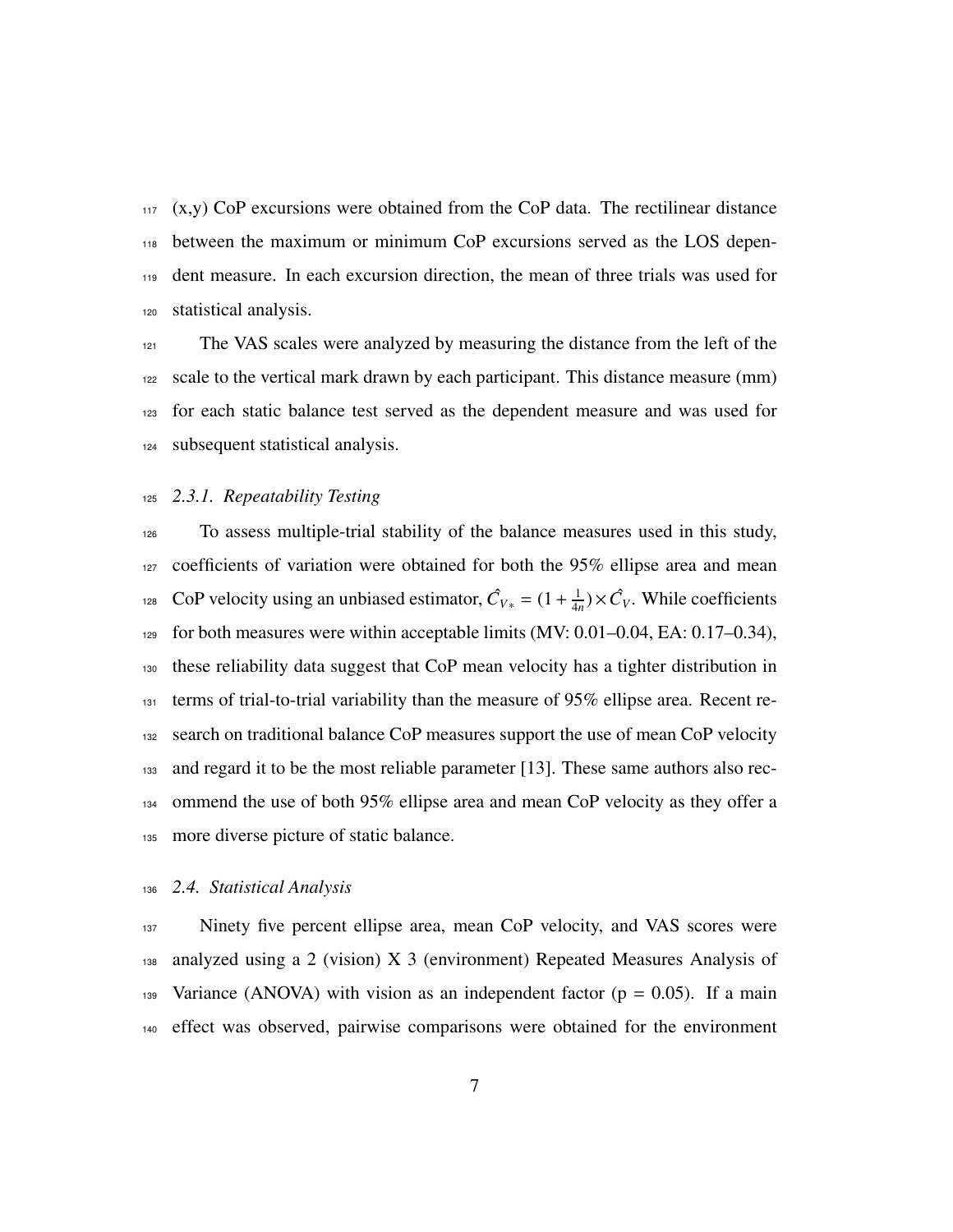factor using a LSD post-hoc assessment.

 CoP distances in the anterior-posterior and medial-lateral directions were an- $_{143}$  alyzed using a one-way Repeated Measures ANOVA ( = 0.05). Succeeding any significant main effects, pairwise comparisons were made using a LSD post-hoc adjustment. Effect sizes (ES) were computed to appreciate the meaningfulness of any significant differences.

#### 3. Results

## *3.1. Static Balance*

 Regarding the 95% ellipse area, there was a significant main effect for the 150 environment factor (F = 54.2,  $p = 0.000$ ), but no effect was observed for vision (p = 0.136), or the interaction between vision and environment (p = 0.143) Pair- wise comparisons for environment revealed the 95% ellipse area was statistically  $_{153}$  different between land and water conditions and between water depths ( $p = 0.000$ , ES = 0.8–1.6, See Figure 1). For instance, compared to land values, 95% ellipse area increased by 155% and 317% for the greater trochanter and xiphoid con- ditions, respectively. The CoP mean velocity measure displayed the same trend between conditions as the 95% ellipse area. That is, there was a significant main 158 effect for the environment factor  $(F = 132.9, p = 0.000)$ , but no effect was ob-159 served for vision ( $p = 0.942$ ) or the interaction between vision and environment (p = 0.923). Pairwise comparisons for the environment factor displayed signifi- cantly different velocity scores between land and water and between water depths (p = 0.000, ES = 1.0–1.7, See Figure 2). For instance, compared to land values, mean CoP velocity increased by 74% and 209% for the greater trochanter and xiphoid conditions, respectively.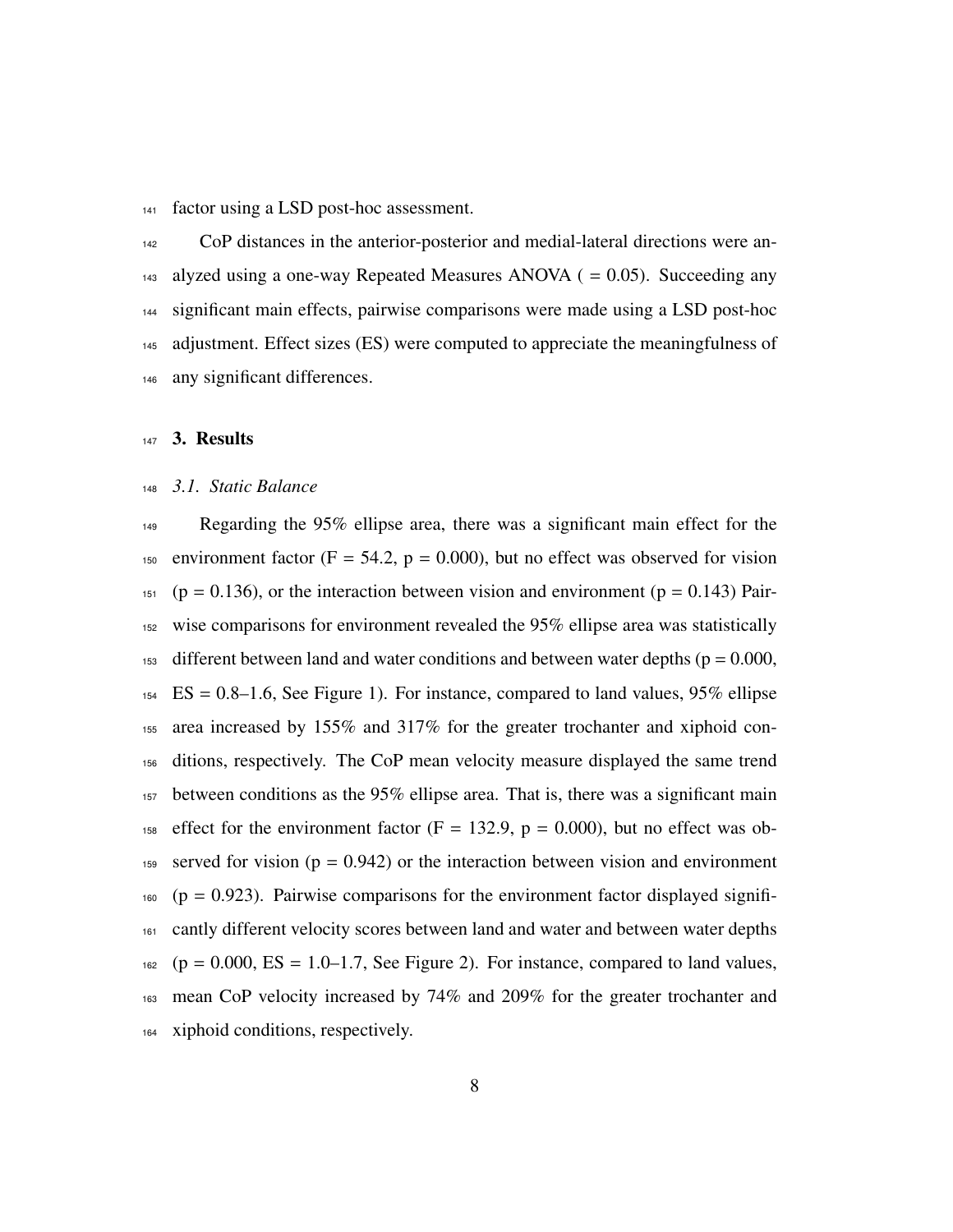In general, the VAS results mirrored the force platform measures of 95% el- lipse area and mean CoP velocity. For example, there was a significant main effect 167 for the environment factor ( $F = 35.07$ ,  $p = 0.000$ ) but there was no effect for vi- sion (p = 0.127) or the interaction (p = 0.118). Pairwise comparisons revealed that participants perception of balance was different between land and both water conditions and between water depths (p = 0.000–0.002, ES = 0.4–0.9, See Table  $171 \quad 1$ ).

## *3.2. Limits of Stability (LOS)*

173 The ANOVA was significant  $(F = 3.13-5.24, p = 0.02-0.05)$  and follow-up comparisons revealed the anterior-posterior and medial-lateral excursions were significantly different between land and both water conditions ( $p = 0.001 - 0.049$ , ES = 0.3–0.7, See Table 2). For example, compared to land values, LOS excur- sions increased in all directions for the greater trochanter (9–13%) and xiphoid (7–12%) conditions. There was no significant difference between the greater 179 trochanter and xiphoid process water depths ( $p = 0.464 - 0.896$ ,  $ES = -0.3 - 0.1$ ).

#### 4. Discussion

 The aim of this study was to evaluate the effect of aquatic immersion on static balance and LOS. The data revealed a greater challenge to static balance in an aquatic environment compared to on land as evidenced by greater 95% ellipse area, mean CoP velocity, and perceived balance (VAS) measures in the former environment. There is a prospective multi-component model underlying these balance findings between aquatic and land environments. However, the level of contribution of specific mechanisms is not effusively clear.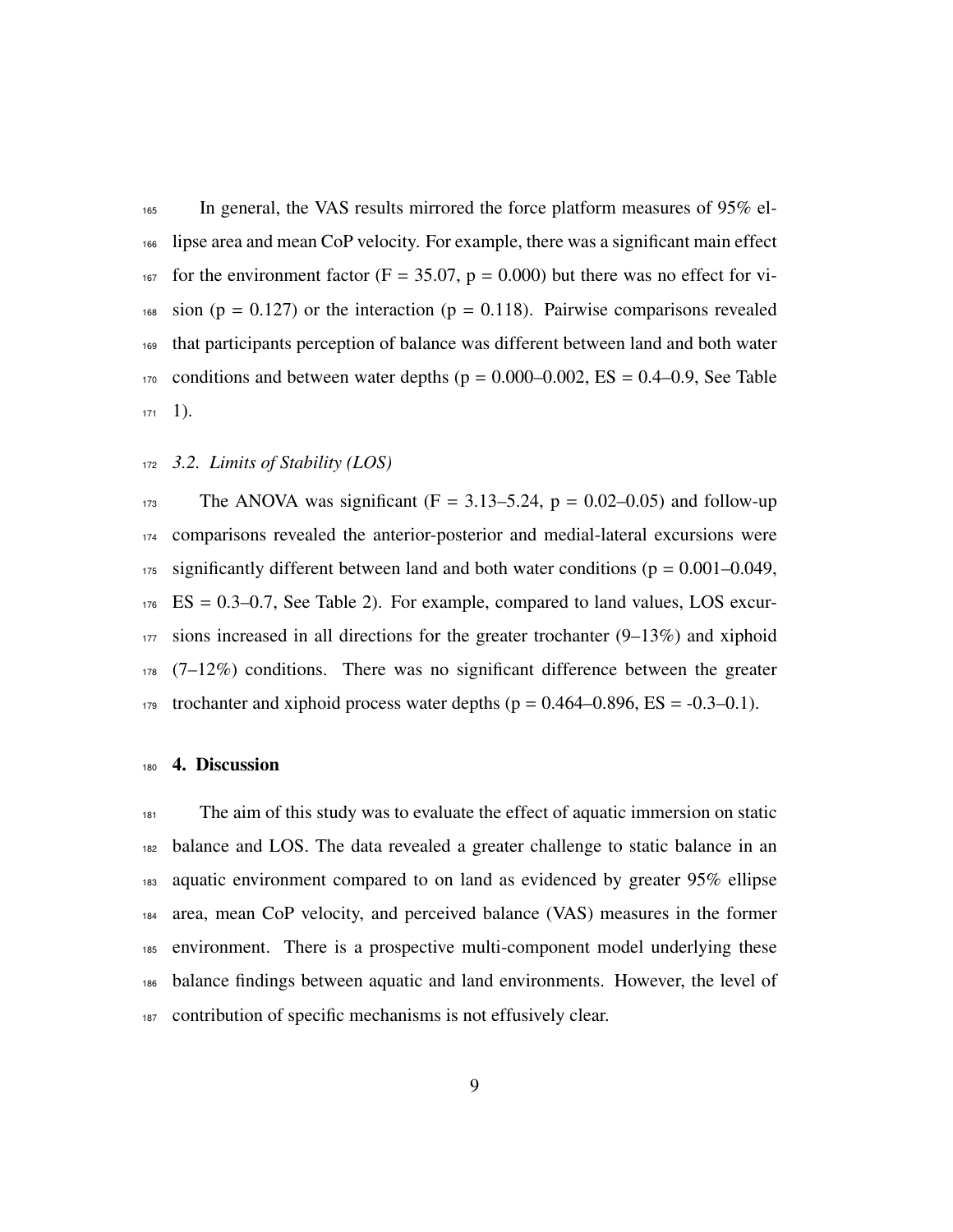Land measures of 95% ellipse area and mean CoP velocity for the current <sup>189</sup> study (e.g. 2.3 *cm*<sup>2</sup>, 7.8 *cm*∗*s*<sup>-1</sup>, respectively) were consistent with values reported 190 in previous research using similar methods [14] (EA (1.8–2.4 *cm*<sup>2</sup>), MV (6.9–9.4  $cm * s^{-1}$ ).

 The mechanical effect of buoyancy may explain why balance measures in this study were inferior in water than on land. Previous research examining aquatic therapy revealed that buoyant forces unloaded ones body weight by as much as 50–75% when submerged to the xiphoid process [15]. In support of the data by Harrison et al., post hoc assessments of our vertical ground reaction force data 197 revealed that participants were, on average, unloaded by  $68 \pm 3\%$  at the xiphoid 198 depth and  $39 \pm 4\%$  at the greater trochanter depth. This unloading of body weight effectively raises the whole body center of gravity [15] which, theoretically, re- duces stability and is likely the foremost contributor to the inferior balance scores observed in the present study.

 Aside from the mechanical mechanism of buoyancy, neural mechanisms may also have influenced balance in the aquatic environment. For example, there is conjecture that, in reference to a land environment, certain properties of aquatic fluid dynamics (e.g. hydrostatic pressure, fluid viscosity) stimulate ancillary in- put from somatosensory and vestibular systems. These fluid properties, which provide resistance to movement, are thought to enhance balance by increasing er- ror detection and correction time [16]. Conversely, the current study discovered that balance was worse in the water compared to land. This observation was sup- ported by the VAS scores, which revealed that participants perception of stability was also lower for the water conditions.

Evidence from previous research comparing reflex responses between envi-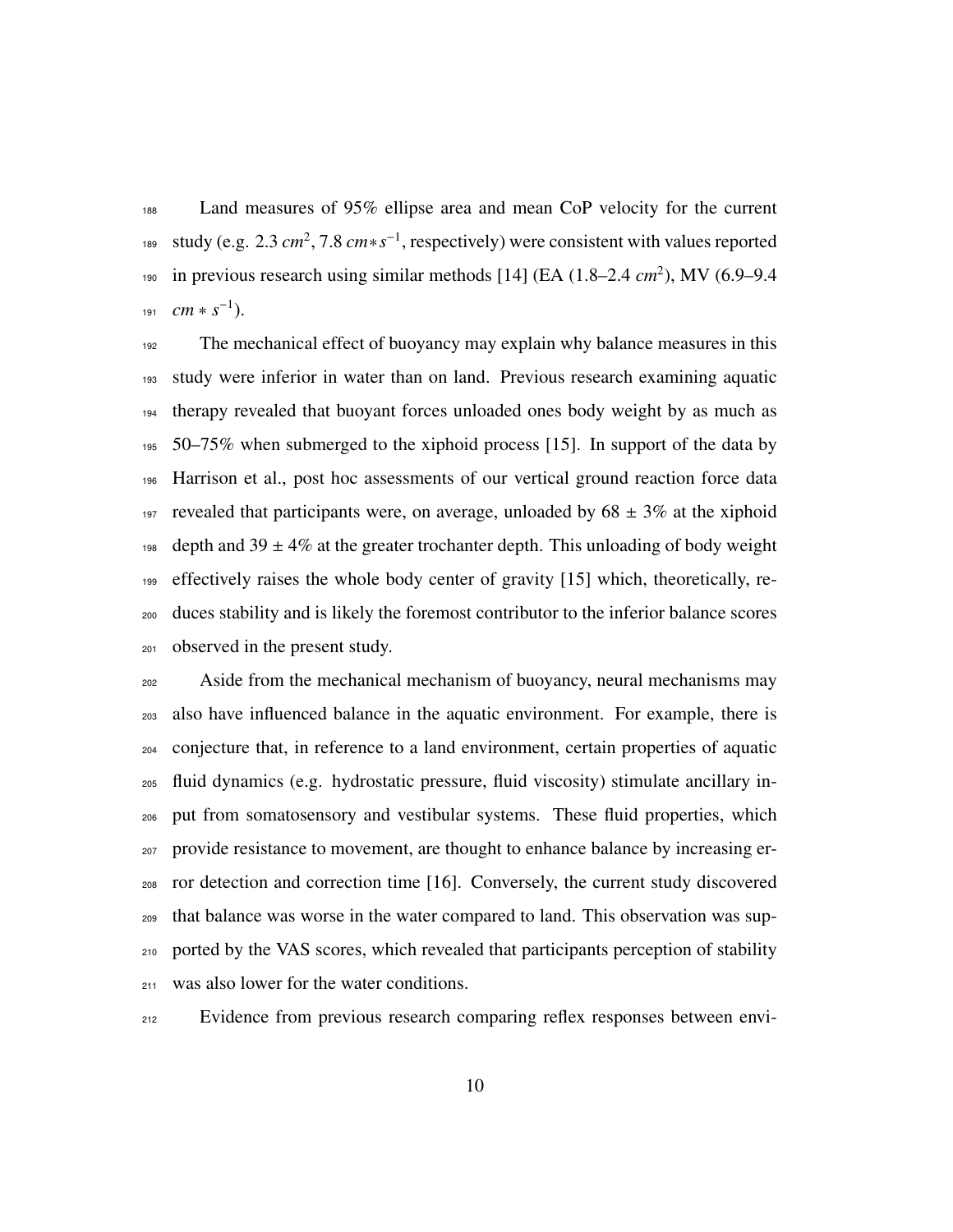ronments (water versus land) observed a substantial reduction in the soleus Hoffman reflex during water immersion [17] and others have observed a substantial reduc- tion in lower extremity muscle activity during gait [18] and trunk muscle activity during postural exercises [19] performed in water compared to on land. Remark-<sub>217</sub> ably, this suggests a reduction in muscle activation and reflex response when im- mersed in water despite a decrease in balance as evidenced in the current study. It is likely the case that immersion in water challenges static balance but also, due to unloading of body weight, reduces the corrective lower extremity and trunk torque requirements to maintain balance or accomplish other movement tasks.

 It should also be noted that vision had no effect on balance measures (Figure 1 and 2) and no interaction was observed between vision and environment, sug- gesting the environmental effect of water immersion was not influenced by vision. Indeed, the protocol used in this study (e.g. double foot pressure for equilibrating proprioception, control of head position and visual focus, and large base of sup- port area) was designed to accentuate results based on changes in environmental surroundings and to limit reliance on visual stimuli. Also, the lack of reliance on visual stimuli observed in the current study has been previously noted by re- searchers examining young, healthy participants using similar experimental set- $_{231}$  ups [20, 21]. Winter et. al observed no significant differences in CoP measures between eyes open and eyes closed trials when participants performed a quiet, double-leg, hip-width stance task. Additionally, it has been noted that reliance on the integration of visual stimuli to does not influence youths ability to maintain limb load symmetry during a quiet, double-leg stance [20]. However, it becomes more critical for populations commonly linked with compromised control of bal-ance [20] (e.g. elderly). Aside from vision, somatosensory, and proprioceptive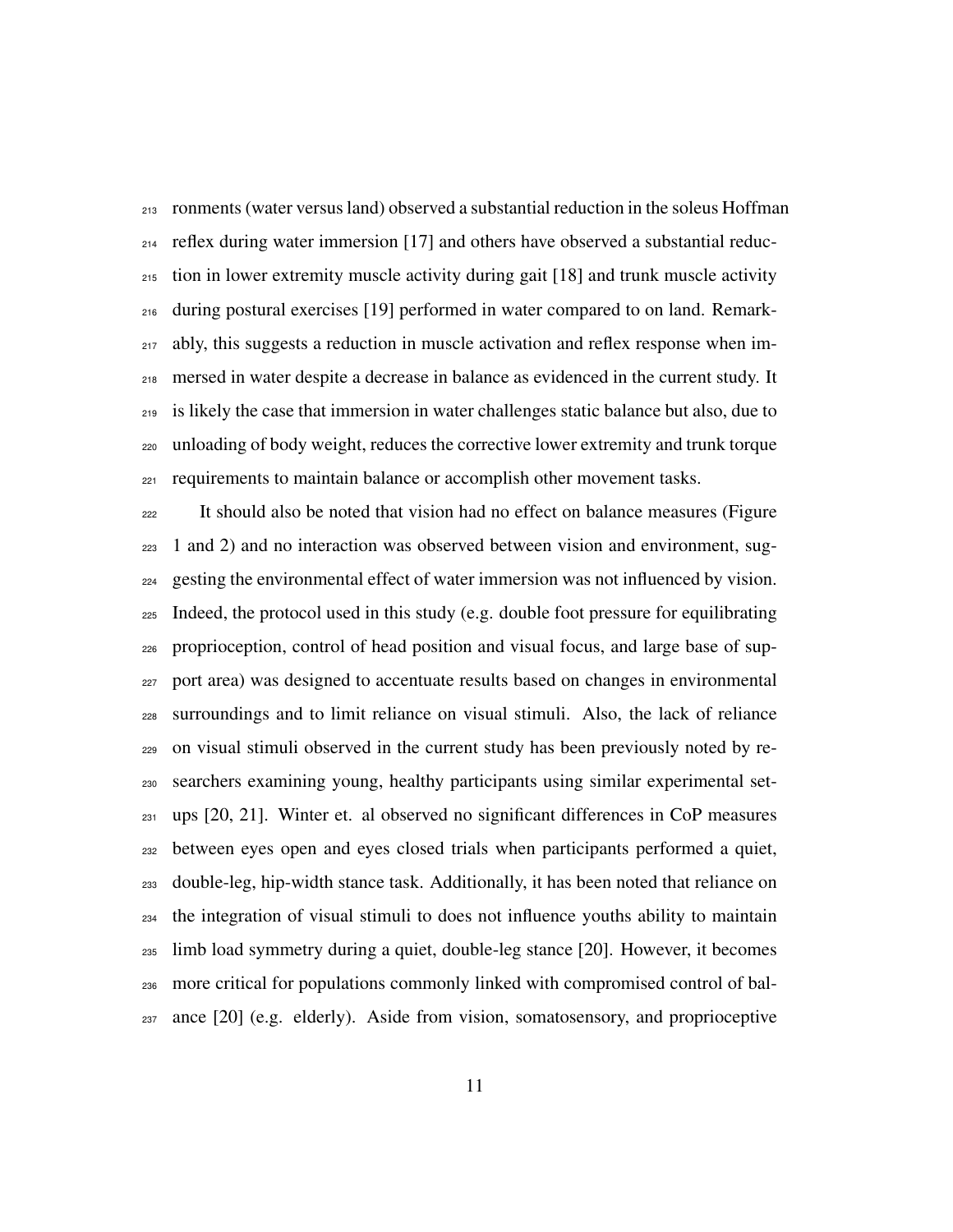mechanisms, it is possible that anticipatory mechanisms that effected balance on land were not pre-tuned for the water environment. Previous research has in- dicated that expectation is a significant factor influencing static balance [22] and <sup>241</sup> since humans are terrestrial by nature it would be expected that any pre-programed responses for a static balance task on land may not be appropriate for the same task performed in an aquatic environment. For instance, the anticipatory mus- cle response required to adjust and maintain posture on land is likely going to be different in water because of the aforementioned fluid properties that essentially support body weight.

 Despite a reduction in static balance measures and VAS, results of the LOS tests indicated participants had a greater capacity to volitionally displace their CoP in water compared to on land. This again may be due to fluid properties of an aquatic environment (e.g. hydrostatic pressure, increased viscosity), a reduction in ankle stabilizing torque requirements due to buoyancy, or possibly a reduction in perceived consequence associated with falling in the water compared to falling on land. This latter conjecture is commonly reported in the literature [23, 24, 25] but, to the knowledge of the authors, has not been formally tested.

 In terms of the clinical applications of this study, the added instability in an aquatic environment may be beneficial to populations who are commonly pre- scribed aquatic exercise modalities (e.g. post-injury, pathologically impaired, and the elderly). Developing stability through exercises that are characteristically in- stable improves neuromuscular coordination and postural control strategies which lead to improvements in physical function and reduced risk for falls for special  $_{261}$  populations [26, 27, 28, 29, 30] (e.g. elderly, those with impaired neuromuscular function).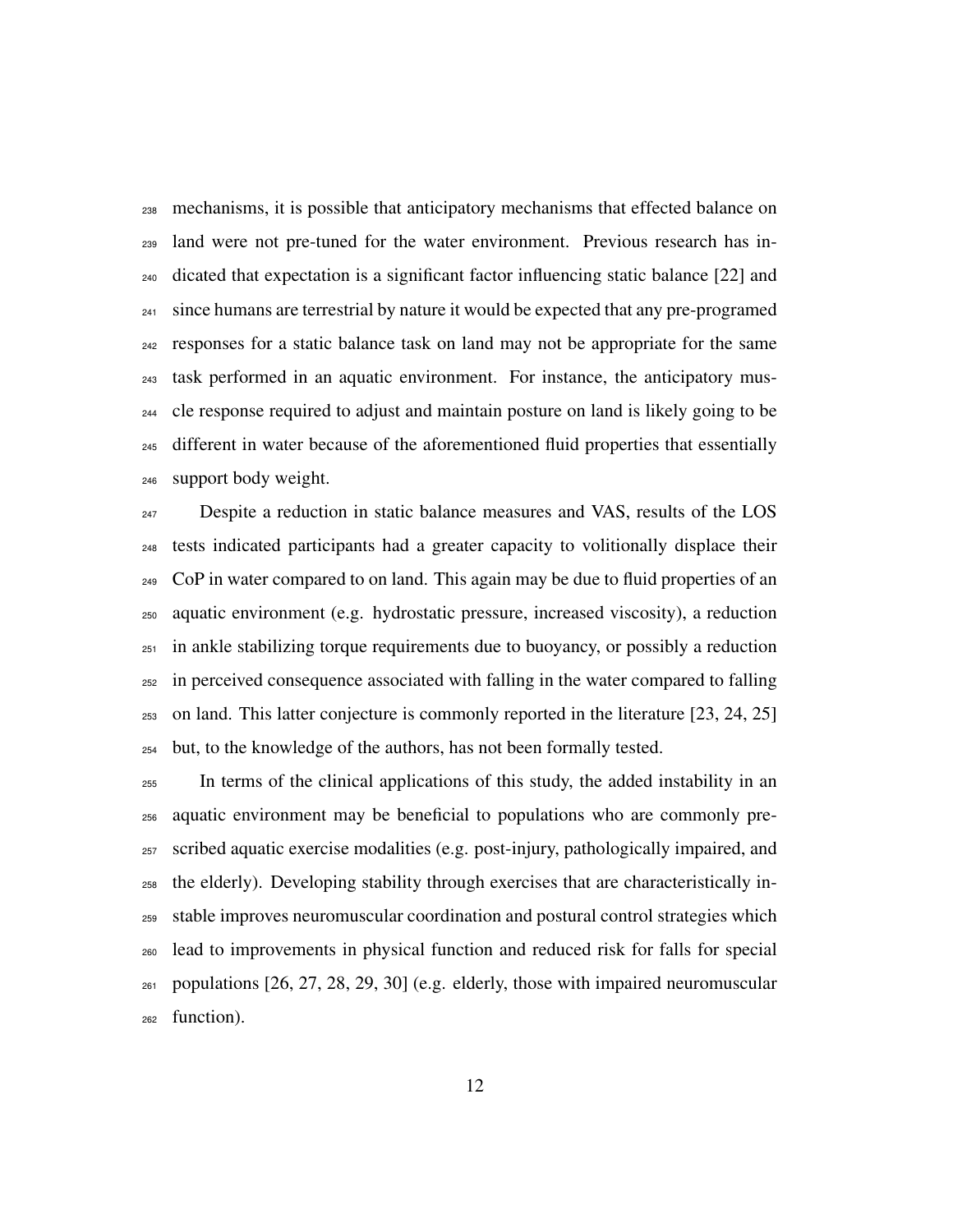In conclusion, when healthy, young participants performed a quiet, double- leg stance task, measures of balance and perceived stability were inferior when the task was performed in water at two different depths (hip and chest) than on land. Future research is needed to better understand how factors influencing bal- ance differ in aquatic environment and to investigate adaptations in neuromuscular coordination and postural control strategies as a consequence of aquatic balance training prescriptions.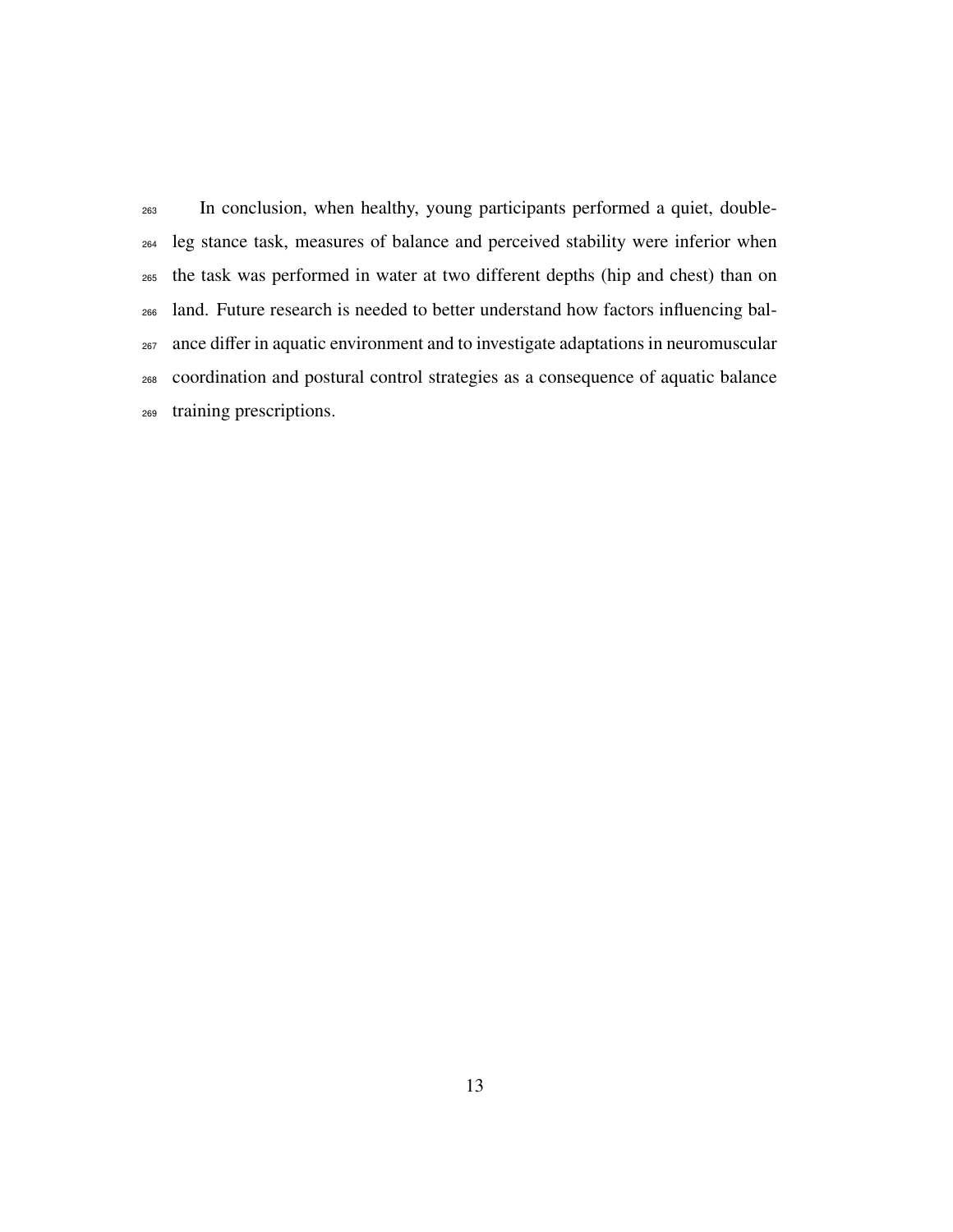## 5. References

- [1] Amiridis IJ, Hatzitaki V, Arabatzi F. Age-induced modifications of static postural control in humans. Neuroscience Letters 2003;350:137–40.
- [2] Balasubramaniam R, Wing A. Dynamics of standing balance. Trends in Cognitive Sciences 2002;6:531–6.
- [3] Redfern MS, Yardley L, Bronstein AM. Visual influences on balance. J Anxiety Disord 2001;15:81–94.
- [4] McGuine TA, Greene JJ, Best T, Leverson G. Balance as a predictor of ankle injuries in high school basketball players. Clin J Sport Med 2000;10:239–44.
- [5] Winter DA, Patla AE, Frank JS. Assessment of balance control in humans. Med Prog Technol 1990;16:31–51.
- [6] Judge JO. Balance training to maintain mobility and prevent disability. Am J Prev Med 2003;25:150–6.
- [7] Roth AE, Miller MG, Ricard M, Ritenour D, Chapman BL. Comparisons of static and dynamic balance following training in aquatic and land environments. J Sport Rehabil 2006;15:299–311.
- [8] Suomi R, Koceja DM. Postural sway characteristics in women with lower extremity arthritis before and after an aquatic exercise intervention. Arch Phys Med Rehabil 2000;81:780–4.
- [9] Carpenter MG, Frank JS, Winter DA, Peysar GW. Sampling duration effects on centre of pressure summary measures. Gait and Posure 2001;13:35–40.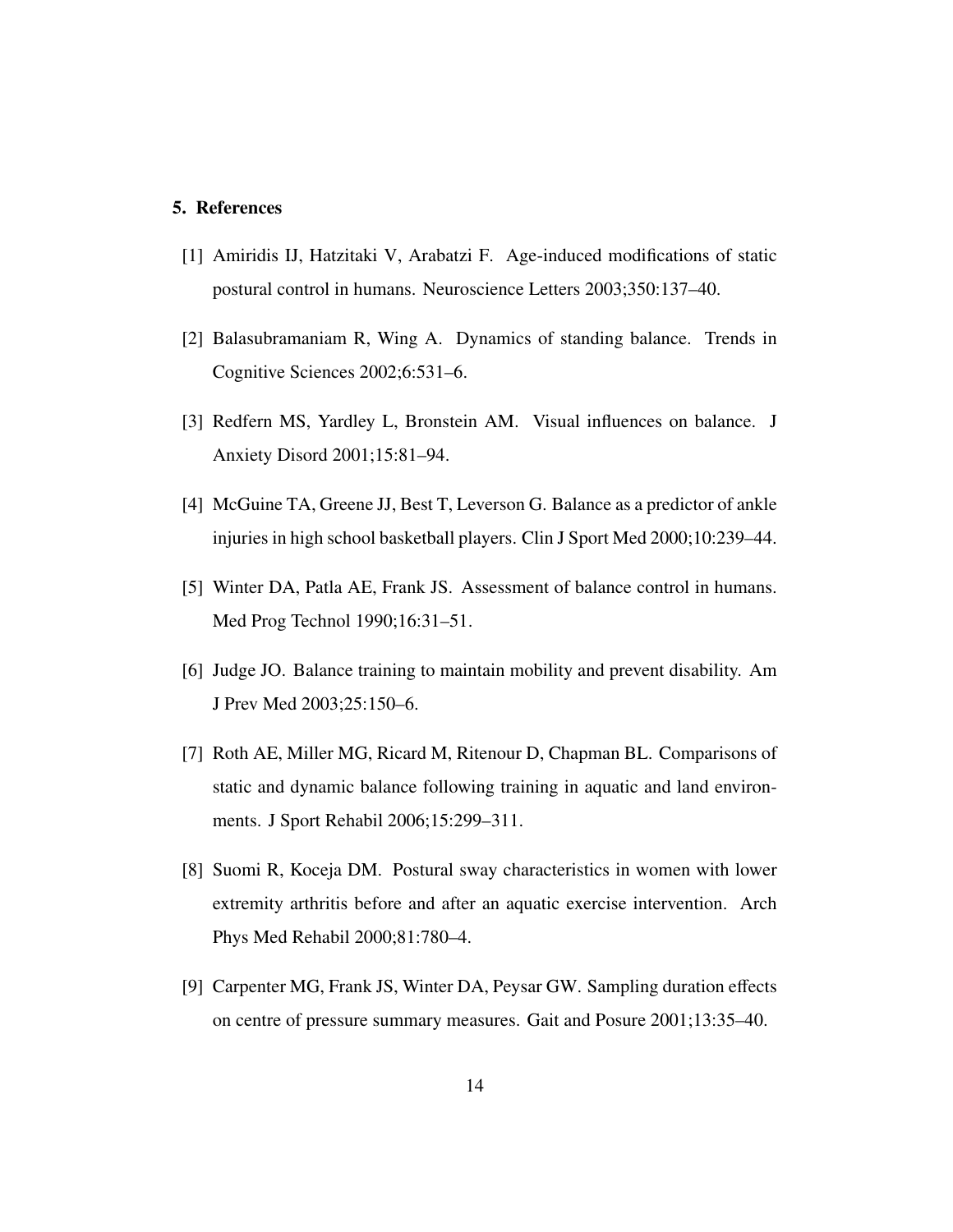- [10] Hasan SS, Robin DW, Szurkus DC, Ashmead DH, Peterson SW, Shiavi RG. Simultaneous measurement of body center of pressure and center of gravity during upright stance. part ii: Amplitude and frequency data. Gait and Posture 1996;4:11–20.
- [11] Schmid M, Conforto S, Camomilla V, Cappozzo A, D'Alessio T. The sensitivity of posturographic parameters to acquisition settings. Med Eng Phys 2002;24:623–31.
- [12] Soames RW, Atha J. The spectral characteristics of postural sway behaviour. Eur J Appl Physiol 1982;49:169–77.
- [13] Ruhe A, Fejer R, Walker B. The test-retest reliability of centre of pressure measures in bipedal static task conditions. Gait and Posture 2010;32:436– 45.
- [14] Chiari L, Rocchi L, Cappello A. Stabilometric parameters are affected by anthropometry and foot placement. Clin Biomech 2002;17:666–77.
- [15] Harrison RA, Hillman M, Bulstrode S. Loading of the lower limb when walking partially immersed: Implications for clinical practice. Physiotherapy 1992;78:164–6.
- [16] Simmons V, Hansen PD. Effectiveness of water exercises on postural mobility in the well elderly: an experimental study on balance enhancement. J Gerontol 1996;51:223–7.
- [17] Poyhonen T, Avela J. Effect of head-out water immersion on neuromuscular function of the plantarflexor muscles. Aviat Space Environ Med 2002;73:1215–8.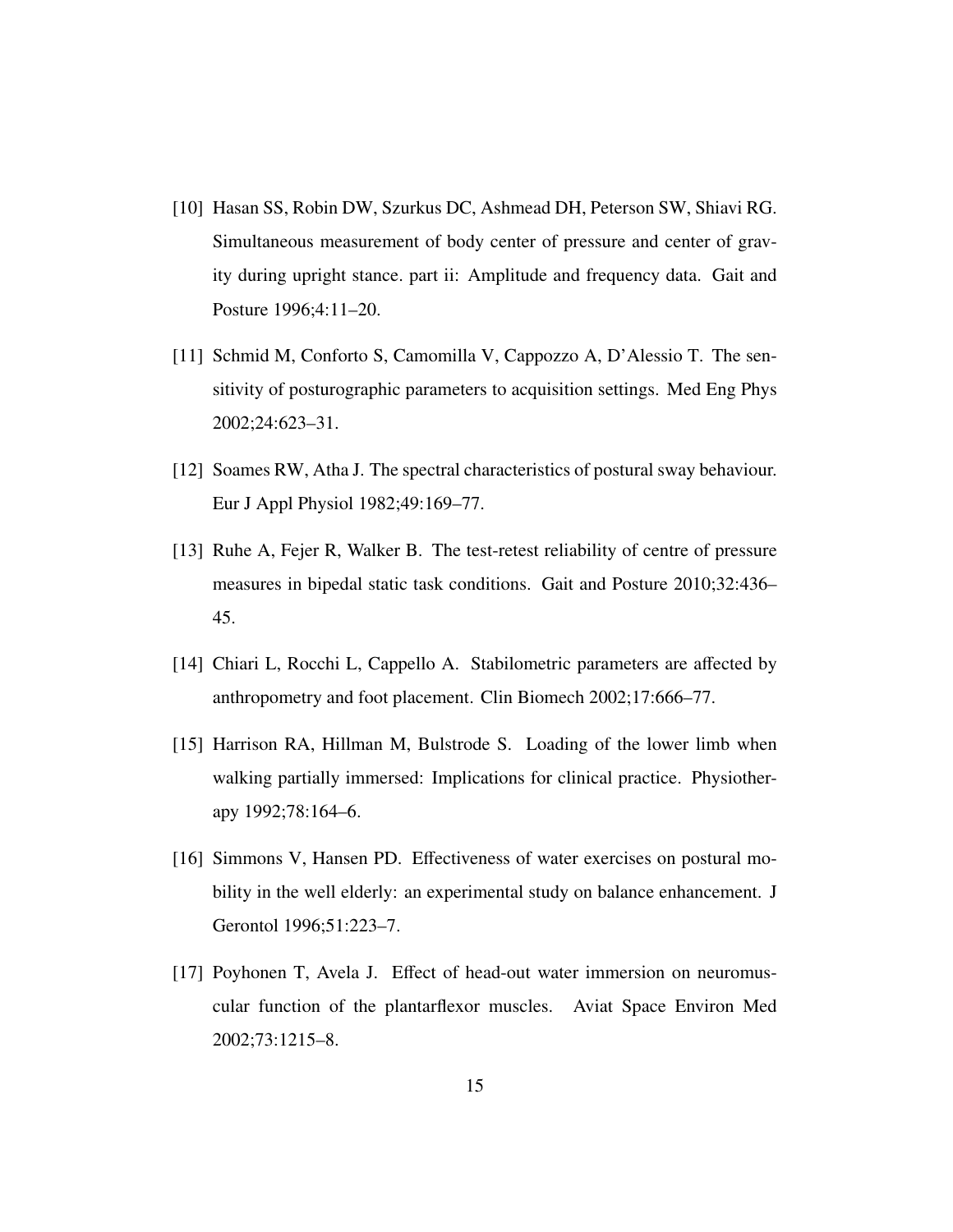- [18] Masumoto K, Mercer JA. Biomechanics of human locomotion in water: an electomyographic analysis. Exerc Sport Sci Rev 2008;36:160–9.
- [19] Bressel E, Dolny D, Gibbons M. Trunk muscle activity during exercises performed on land and in water. Med Sci Sports Exerc 2011;43:1927–32.
- [20] Blaszczyk JW, Prince F, Raich M, Hebert R. Effect of ageing and vision on limb load asymmetry during quiet stance. J Biomech 2000;33:1243–8.
- [21] Winter DA, Patla AE, Prince F, Ishac M, Gielo-Perczak K. Stiffness control of balance in quiet standing. J Neurophysiol 1998;80:1211–21.
- [22] Horak FB, Diener HC, Nashner LM. Influence of central set on human postural responses. J Neurophysiol 1989;62:841–53.
- [23] Adkin AL, Frank JS, Jog MS. Fear of falling and postural control in parkinsons disease. Movement Disord 2003;18:496–502.
- [24] Adkin AL, Frank JS, Carpenter MG, Peysar GW. Fear of falling modifies anticipatory postural control. Exp Brain Res 2002;143:160–70.
- [25] Davis JR, Campbell AD, Adkin AL, Carpenter MG. The relationship between fear of falling and human postural control. Gait and Posture 2009;29:275–9.
- [26] Rogers ME, Rogers NL, Takeshima N, Islam MM. Methods to assess and improve the physical parameters associated with fall risk in older adults. Prev Med 2003;36:255–64.
- [27] McGuine TA, Keene JS. The effect of a balance training program on the risk of ankle sprains in high school athletes. Am J Sports Med 2006;34:1103–11.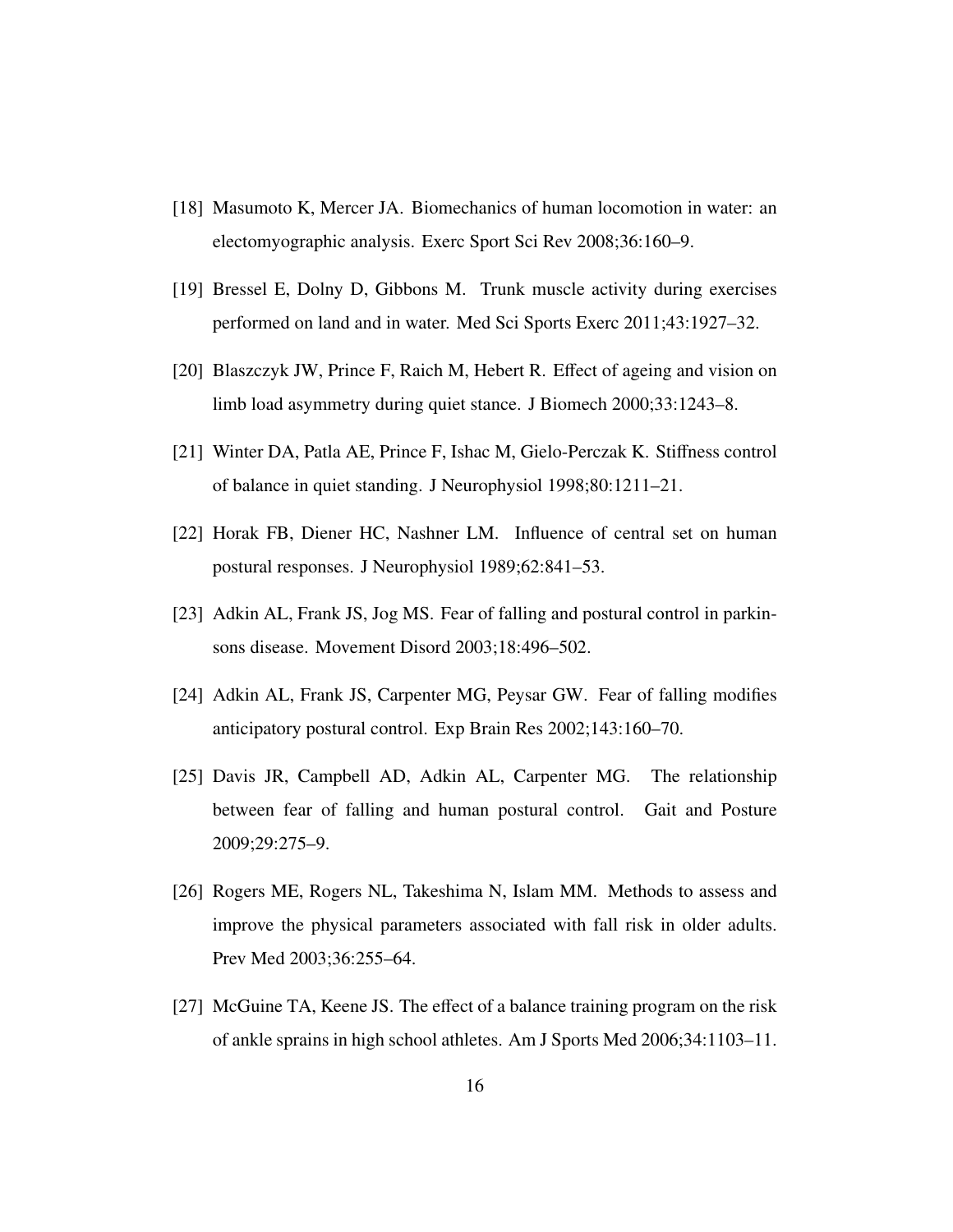- [28] Myer GD, Ford KR, Brent JL, Hewett TE. The effects of plyometric vs. dynamic stabilization and balance training on power, balance, and landing force in female athletes. J Strength Cond Res 2006;20:345–53.
- [29] Shubert TE. Evidence-based exercise prescription for balance and falls prevention: a current review of the literature. J Geriatr Phys Ther 2011;34:100– 8.
- [30] Dibble LE, Addison O, Papa E. The effects of exercise on balance in persons with parkinsons disease: a systematic review across the disability spectrum. J Neurol Phys Ther 2009;33:14–26.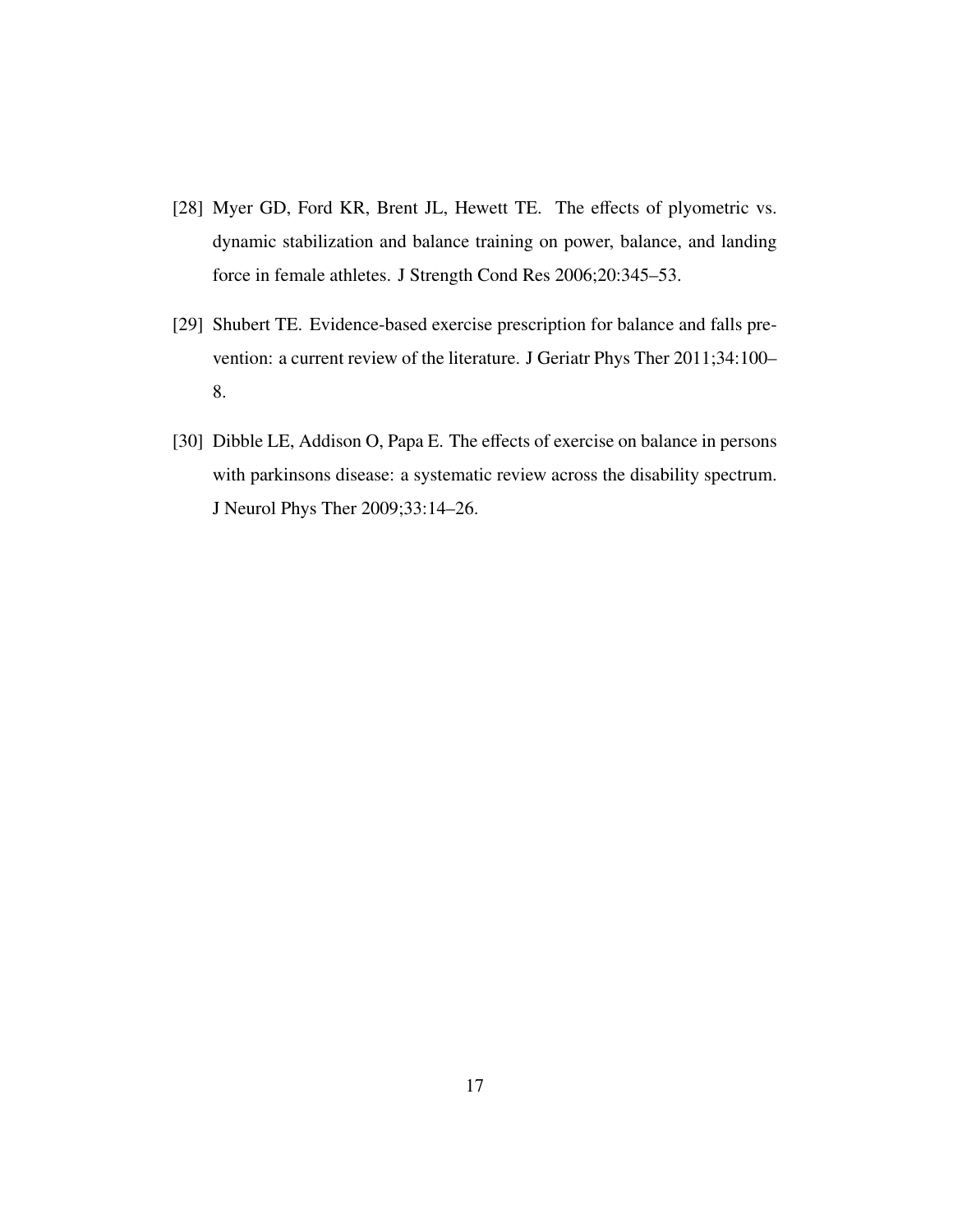| Environment        | Mean  | $\overline{\text{S}}$ |
|--------------------|-------|-----------------------|
| Land               | 12.43 | 9.58                  |
| Greater Trochanter | 16.47 | 10.42                 |
| Xiphoid Process    | 29.57 | 18.15                 |

Table 1: VAS of Perceived Stability (mm) Table 1: VAS of Perceived Stability (mm)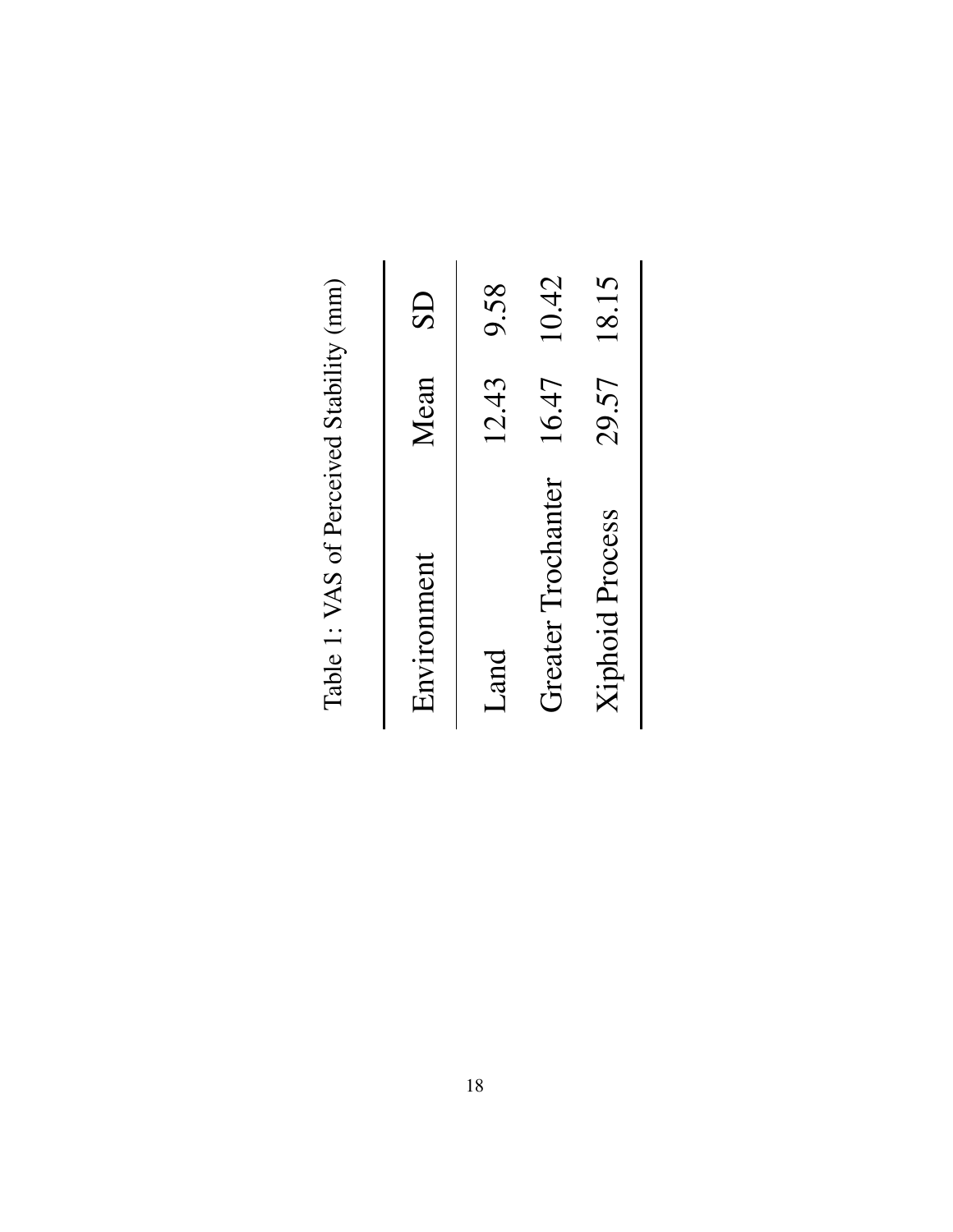| Envrironment           |                               |               | Front Left Back Right |               |                    |
|------------------------|-------------------------------|---------------|-----------------------|---------------|--------------------|
| Land                   | Mean<br>$\overline{\text{S}}$ | 2.56          | 10.13 13.53<br>1.94   | 2.13          | 9.65 14.26<br>1.88 |
| Greater Trochanter     | Mean<br>$\overline{\text{S}}$ | 11.02<br>2.53 | 14.38<br>2.44         | 10.90<br>1.99 | 15.56<br>2.36      |
| <b>Xiphoid Process</b> | Mean<br>$\overline{\text{S}}$ | 2.45          | 11.28 14.47<br>2.11   | 10.82<br>2.67 | 15.21<br>1.36      |

Table 2: Limits of Stability (cm) Table 2: Limits of Stability (cm)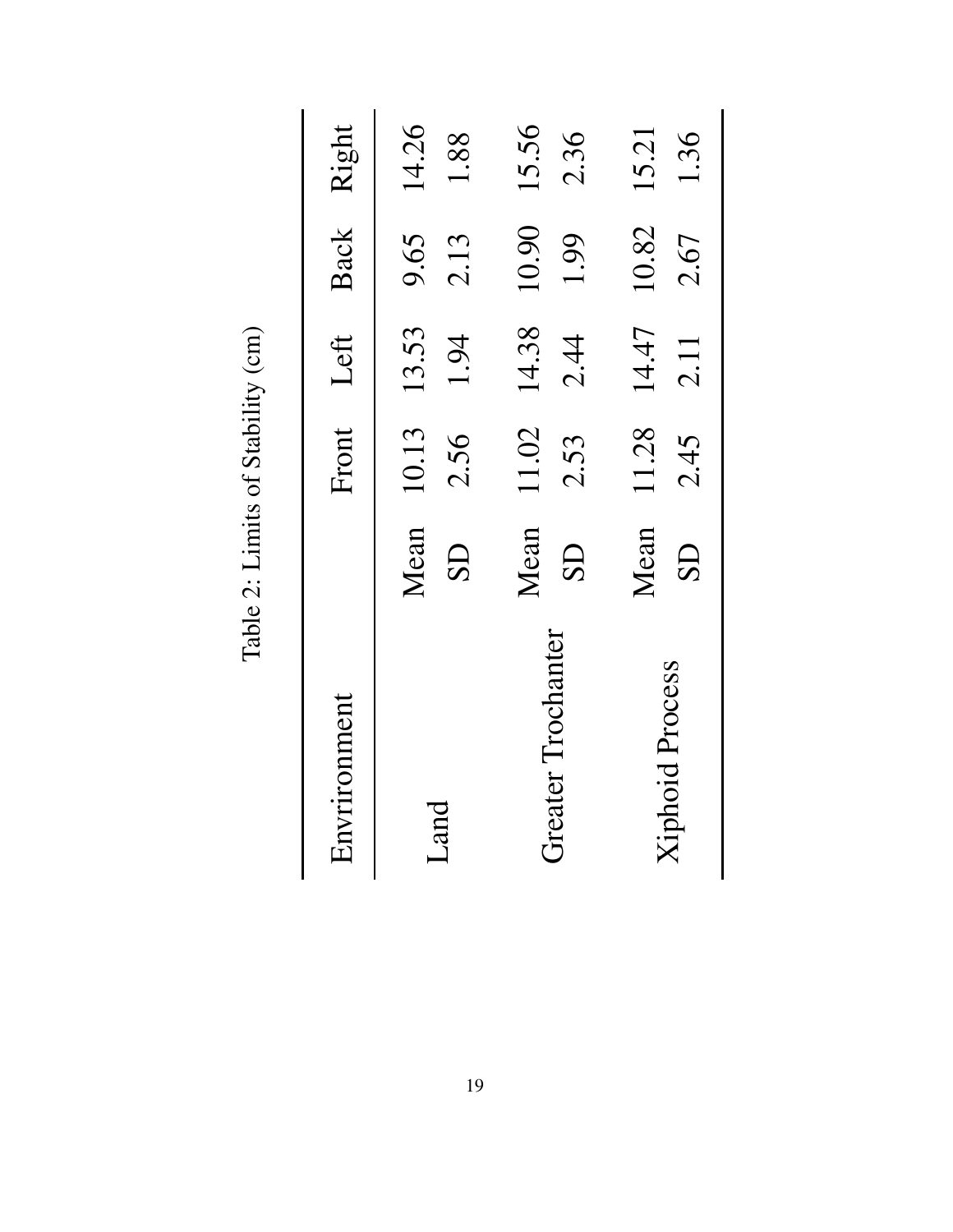Figure 1: 95% Ellipse Area. <sup>1</sup>Significantly different from the land condition ( $p <$ 0.05). <sup>2</sup>Significantly different from the greater trochanter condition ( $p < 0.05$ ).

Figure 2: CoP Mean Velocity. <sup>1</sup>Significantly different from the land condition (p  $<$  0.05). <sup>2</sup>Significantly different from the greater trochanter condition ( $p$  < 0.05).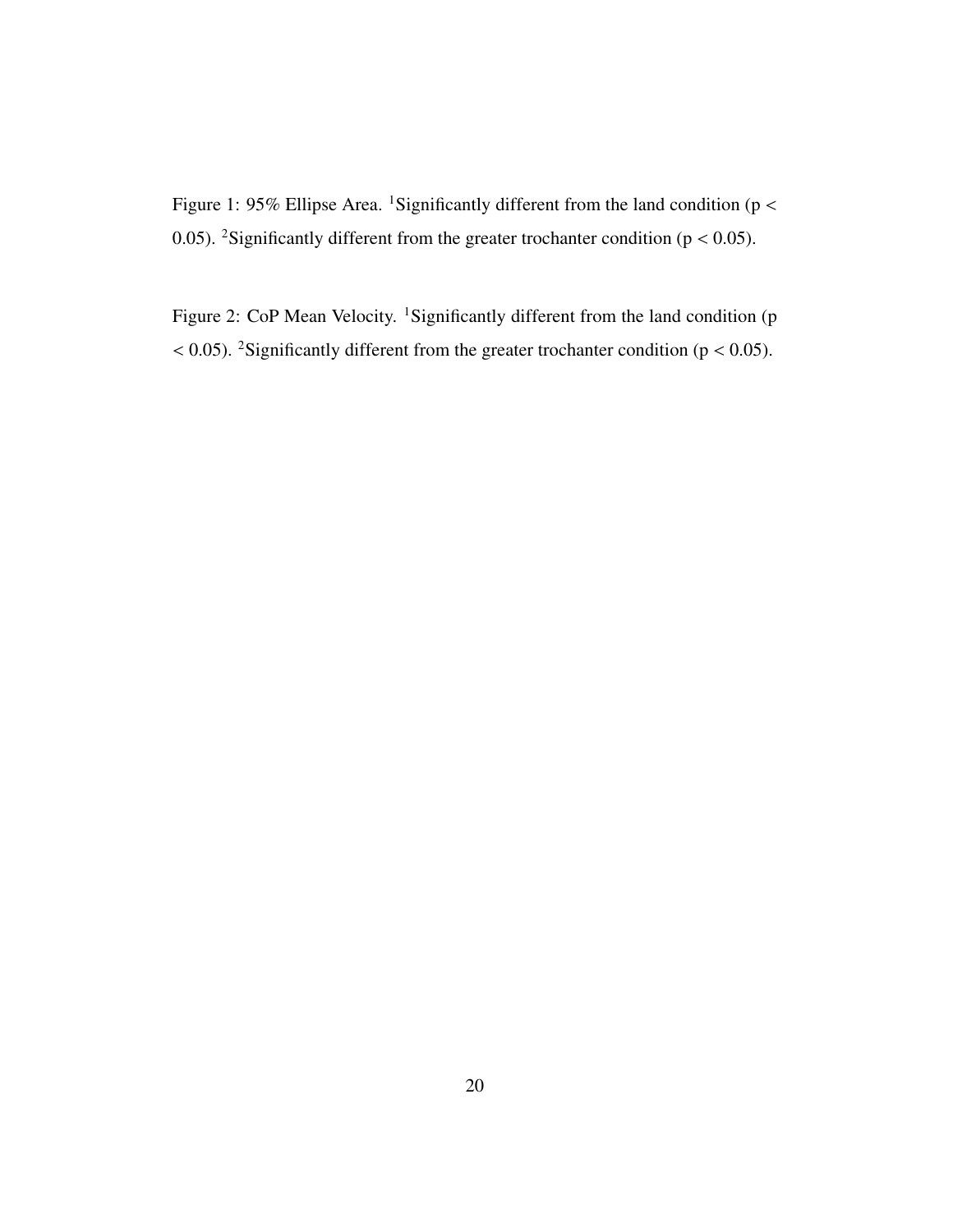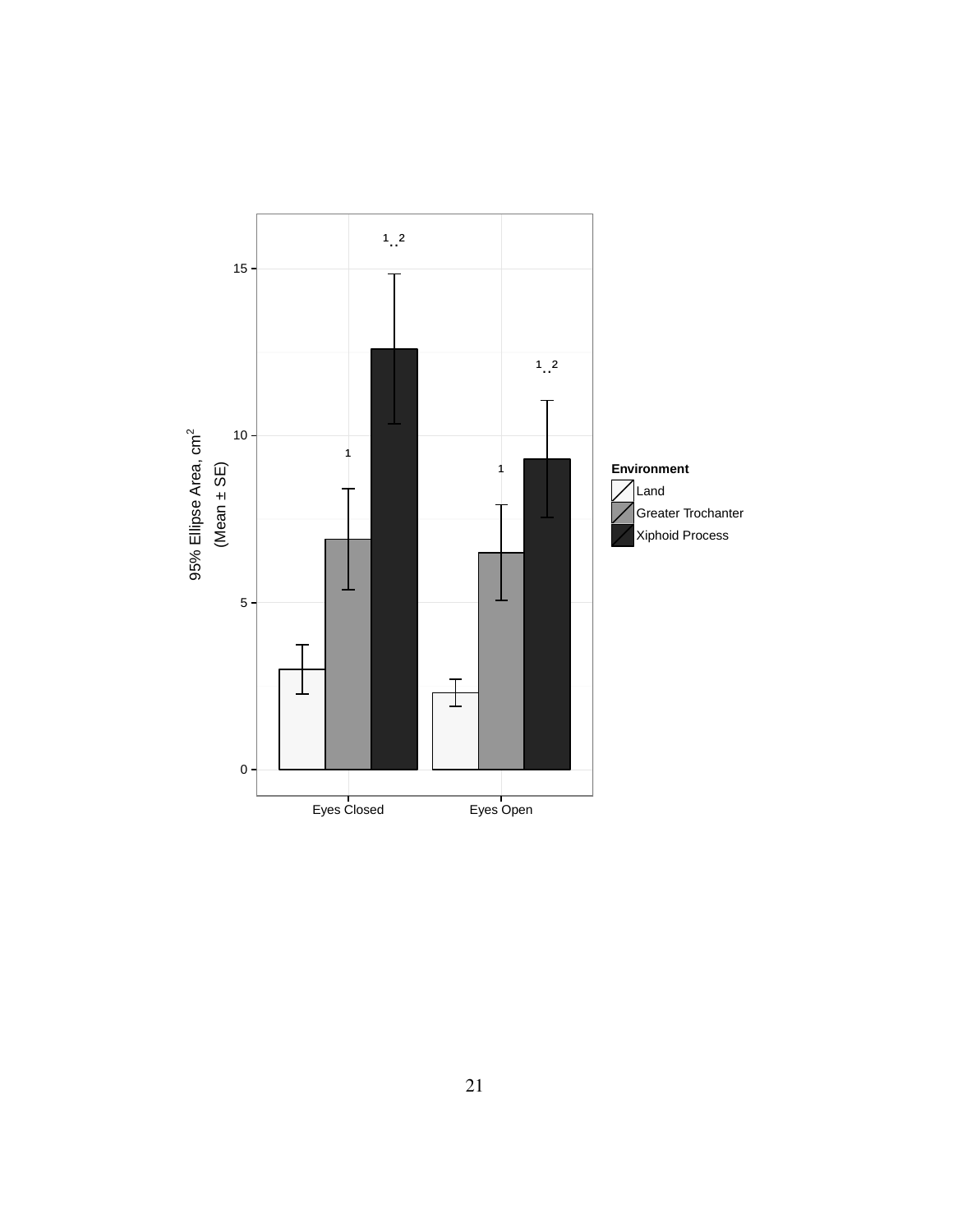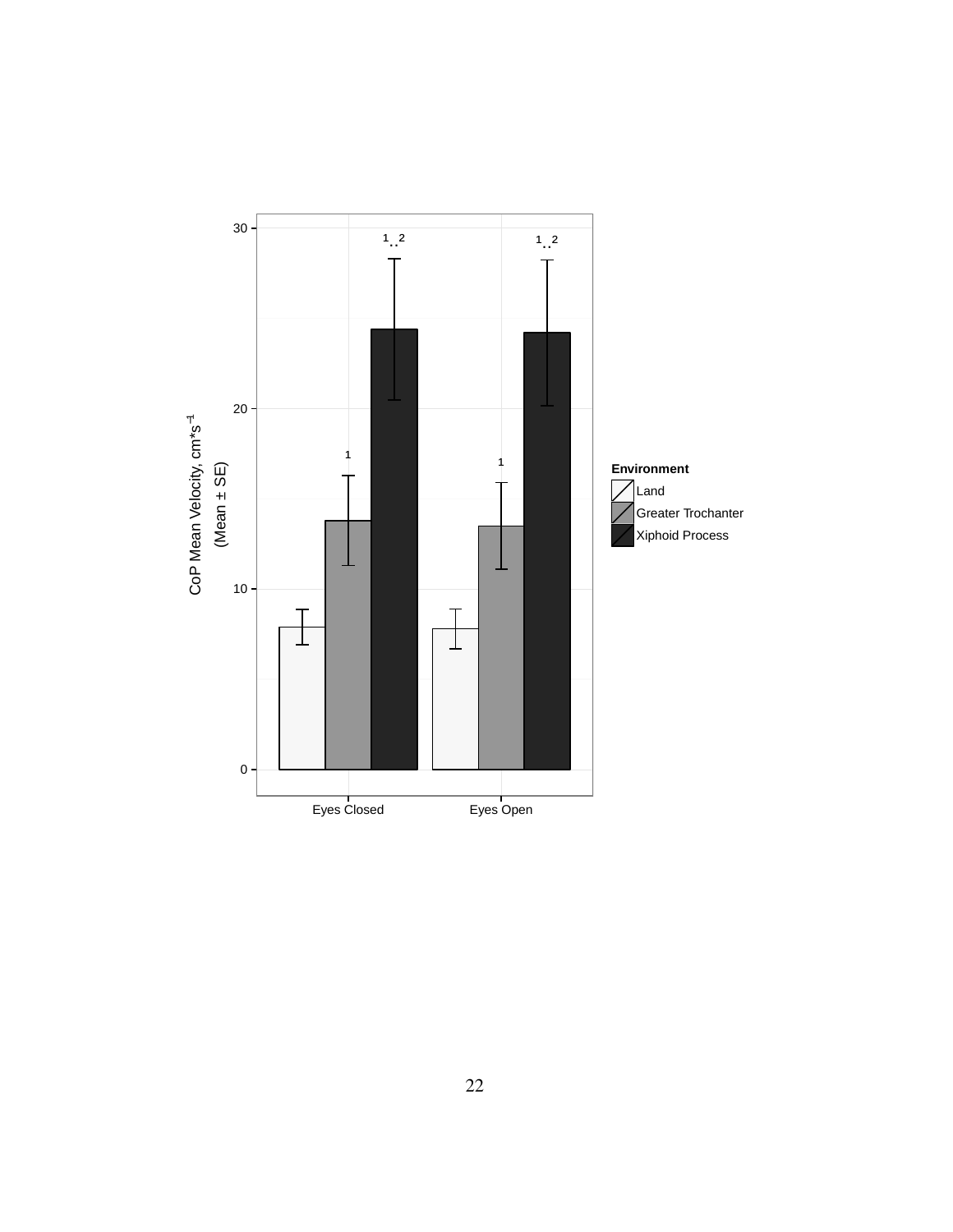#### Appendix A. Sampling

Measures of CoP movement are not a true representation of center of gravity (CoG) sway. Rather, they signify neuromuscular activation responses used to regulate CoP displacement in reaction to CoG perturbations. There are many factors that influence the reliability of CoP sampling, which will be discussed in subsequent sections. Selection of appropriate methodology is both measure and protocol specific [13] and no standard procedures exist for the sampling of CoP measures. However, several recent studies provide a solid framework for balance methodology utilizing traditional CoP measures [9, 13].

#### *Appendix A.1. Sampling Frequency*

It is generally considered in the balance literature that during static balance, the majority of the CoP displacement signal is contained in low frequencies [9, 10, 11, 12] (e.g. < 2 Hz). Recent studies advise using a sampling frequency of 100 Hz filtered at a cutoff frequency of 10 Hz [11, 13]. Reduced reliabilities of CoP measures have been reported for frequencies below 10 Hz, however, using sampling frequencies above 10 Hz (e.g. 25 Hz and below) do not disturb the estimation of CoP parameters [11]. Since CoP signals acquired from static balance trials in an aquatic environment are currently foreign to the literature, a more conservative sample frequency of 25 Hz was considered appropriate for the present study.

### *Appendix A.2. Sampling Duration*

Sampling duration of 90 seconds was selected based on previous studies examining the reliability of CoP measures under various sampling protocols [9, 13]. Carpenter et al. suggest using longer sampling durations (e.g. 60-120s) compared